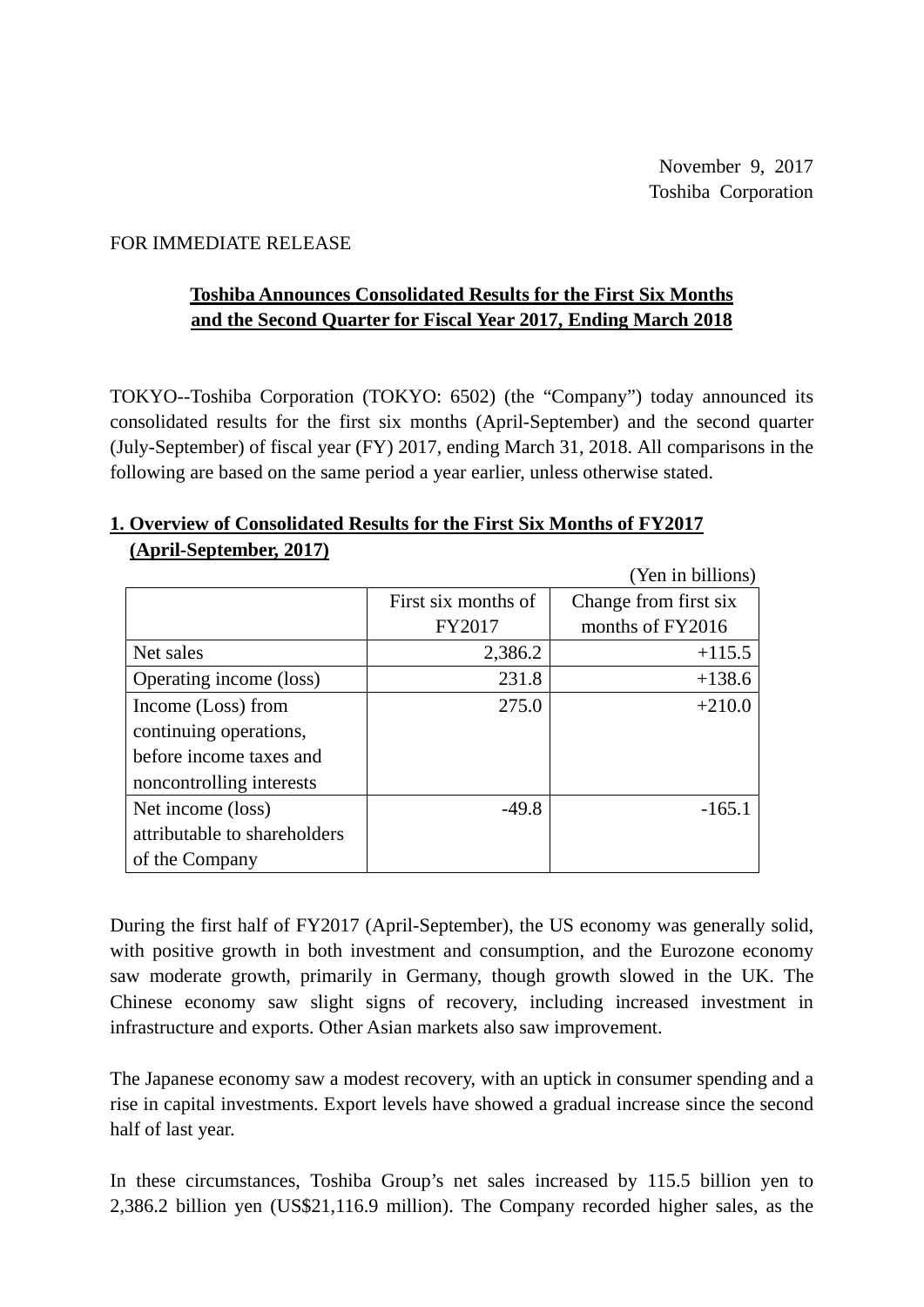Storage & Electronic Devices Solutions continued to see a significant increase, primarily in Memories, and other business units also reported positive results. Energy Systems & Solutions saw lower sales due to deconsolidation of Landis+Gyr Group through the sale of shares by an IPO in July.

The Group recorded consolidated operating income of 231.8 billion yen (US\$2,051.0 million), an improvement of 138.6 billion yen. Although there was an impact from mitigation of emergency measures, the Memory business recorded an ROS of 36% due to continued stable prices, which resulted in a significant increase from the year-earlier period as a whole.

Income from continuing operations, before income taxes and noncontrolling interests, improved by 210.0 billion yen to 275.0 billion yen (US\$2,443.7 million), including a profit of 66.8 billion yen from the Landis+Gyr Group IPO.

Net income (loss) attributable to shareholders of the Company decreased by 165.1 billion yen on the inclusion of the tax impact from the company split of the Memory business, and stood at -49.8 billion yen (-US\$440.6 million).

# (Yen in billions) Net sales **Operating income** (loss) Change\* Change\* Energy Systems & Solutions  $\begin{vmatrix} 433.0 & -19.1 & -4\% & -4.0 & -10.0 \end{vmatrix}$ Infrastructure Systems & Solutions  $\begin{vmatrix} 552.1 & -11.8 & -2\% & 2.7 & -8.5 \end{vmatrix}$ Retail & Printing Solutions  $247.8$  +0.1 0% 11.3 +4.8 Storage & Electronic Devices **Solutions**  $972.0$  +172.3 +22% 235.8 +157.5 Industrial ICT Solutions  $118.7 - 7.8 - 7\% - 1.9 - 4.7$ Others 240.7  $-22.0$   $-8\%$   $-9.1$   $+3.8$ Eliminations 1 -178.1  $-11.8$  -11.8  $-1.3$ Total  $\begin{array}{|c|c|c|c|c|c|c|c|} \hline \end{array}$  2,386.2 +115.5 +5% 231.8 +138.6

## **Consolidated Results for the First Six Months of FY2017, by Segment (April-September, 2017)**

(\*Change from the year-earlier period)

**Energy Systems & Solutions:** Lower Sales and Deteriorated Operating Income (Loss) The Energy Systems & Solutions segment saw lower sales. Although Thermal & Hydro Power Systems recorded higher sales, Nuclear Power Systems and Transmission & Distribution Systems both recorded lower sales. There was also the impact of the deconsolidation of Landis+Gyr Group through the July IPO.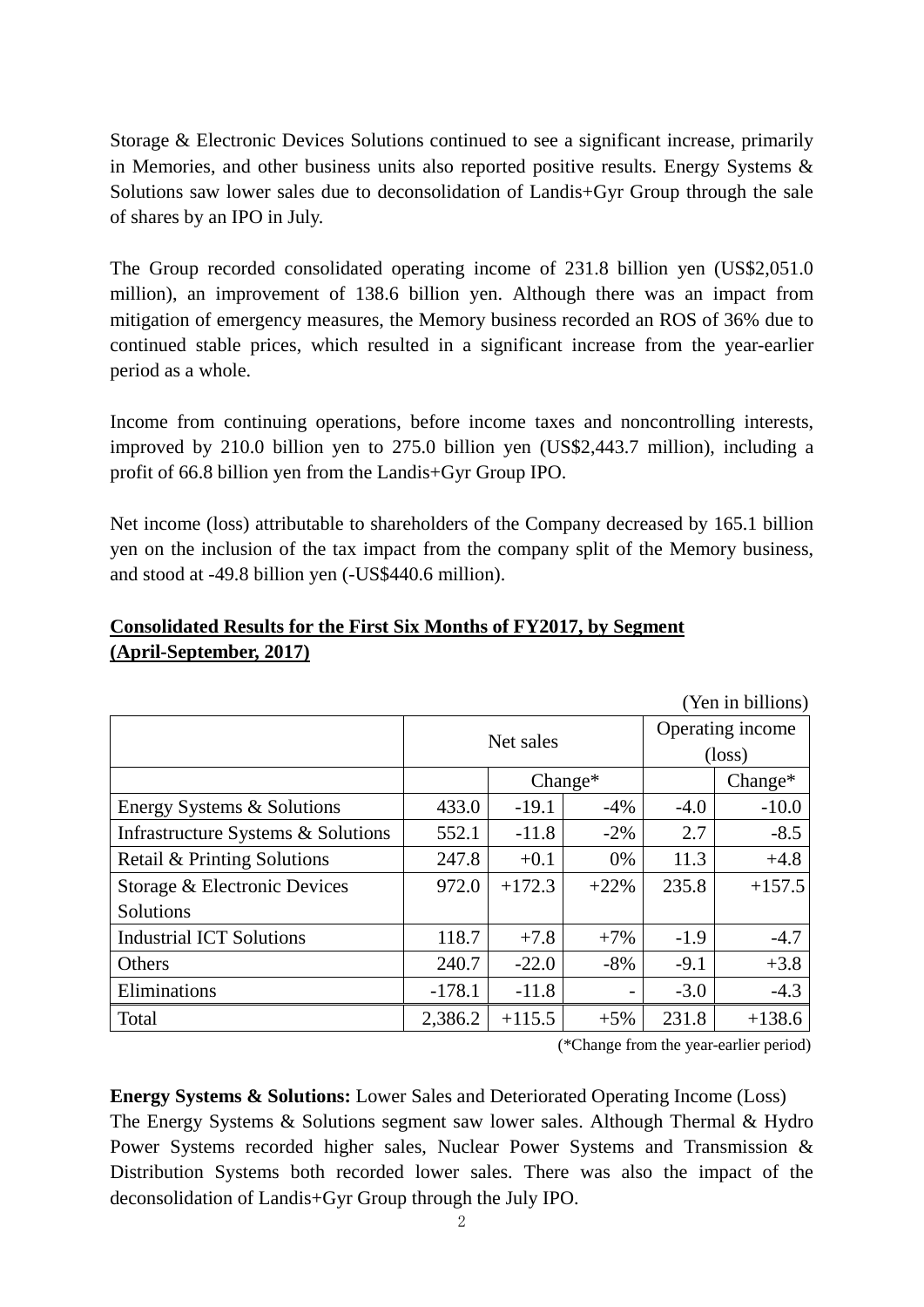The segment as a whole saw deteriorated operating income (loss). Although Transmission & Distribution Systems recorded increased operating income, Nuclear Power Systems, Thermal & Hydro Power Systems recorded deteriorated operating income (loss).

**Infrastructure Systems & Solutions:** Lower Sales and Lower Operating Income (Loss) The Infrastructure Systems & Solutions segment saw lower sales as Public Infrastructure and Building and Facilities saw decreased sales, although Industrial Systems recorded higher sales.

The segment as a whole saw lower operating income (loss). Industrial Systems saw improved operating income, however, Public Infrastructure and Building and Facilities both saw deteriorated operating income (loss).

## **Retail & Printing Solutions:** Flat Sales and Higher Operating Income

The Retail & Printing Solutions segment saw flat sales, reflecting the impact of the sale of a Retail business subsidiary, although the Retail business and Printing business both recorded solid performances.

The segment as a whole saw a significant increase in operating income, as both the Retail business and the Printing business saw improved operating income.

**Storage & Electronic Devices Solutions:** Higher Sales and Higher Operating Income The Storage & Electronic Devices Solutions segment saw significantly higher sales. Memory sales were notably higher, and HDDs and Devices & Others also recorded higher sales.

The segment as a whole saw a major increase in operating income. Although HDDs recorded flat operating income, Memories reported a notable increase in operating income, and Devices & Others recorded higher operating income.

**Industrial ICT Solutions:** Increased Sales and Deteriorated Operating Income (Loss) The Industrial ICT Solutions segment saw increased sales, as the license business for the government sector, system sales and the IoT/ AI business saw positive results.

The segment as a whole saw deteriorated operating income (loss), due to some domestic information system projects and the implementation of structural reform in the unified communications systems business.

**Others:** Lower Sales and Improved Operating Income (Loss)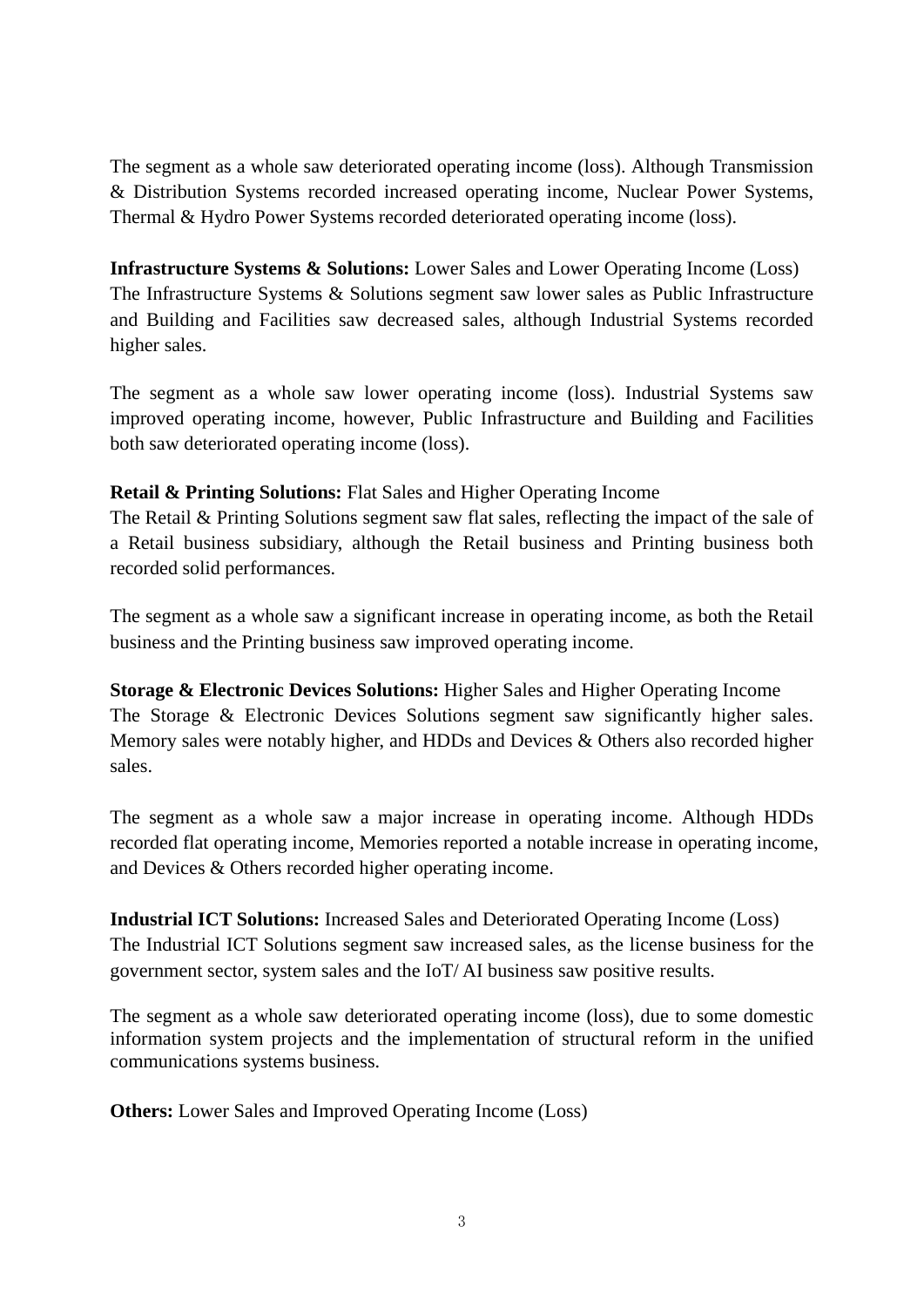#### **Notes:**

Toshiba Group's Quarterly Consolidated Financial Statements are based on U.S. generally accepted accounting principles ("GAAP").

Operating income (loss) is derived by deducting the cost of sales and selling, general and administrative expenses from net sales. This result is regularly reviewed to support decision-making in allocations of resources and to assess performance. Certain operating expenses, such as litigation settlement and other costs, are not included in it.

The Healthcare Systems & Services segment, Home Appliances business and Westinghouse's Nuclear Power business are classified as discontinued operations in accordance with Accounting Standards Codification 205-20 "Presentation of Financial Statements – Discontinued Operations". The results of these businesses have been excluded from net sales, operating income (loss), and income (loss) from continuing operations, before income taxes and noncontrolling interests. Net income of Toshiba Group is calculated by reflecting results of these businesses to income (loss) from continuing operations, before income taxes and noncontrolling interests. Results of the previous fiscal year have been revised to reflect these changes.

The data relating to consolidated segment information is presented in conformity with the current organizational classification.

Qualitative data herein are compared with the same period of the previous year, unless otherwise noted.

#### **2. Financial Position and Cash Flows for the First Six Months of FY2017**

- Total assets decreased by 194.6 billion yen from the end of March 2017 to 4,074.9 billion yen (US\$36,061.2 million).
- The shareholders' equity, or equity attributable to the shareholders of the Company, was -619.8 billion yen (-US\$5,484.7 million), a decrease of 66.9 billion yen from the end of March 2017.
- Total interest-bearing debt decreased by 223.0 billion yen from the end of March 2017 to 980.8 billion yen (US\$8,679.6).
- As a result of the foregoing, the shareholder's equity ratio at the end of September 2017 stood at -15.2%, a 2.2 point decline from the end of March 2017.
- Free cash flow increased by 236.1 billion yen to 87.6 billion yen (US\$775.6 million).

|                                     | Sep. End | Mar. End | Sep. End | Mar. End | Sep. End |
|-------------------------------------|----------|----------|----------|----------|----------|
|                                     | 2015     | 2016     | 2016     | 2017     | 2017     |
| Shareholders' equity ratio (%)      | 16.5     | 6.1      | 7.5      | $-13.0$  | $-15.2$  |
| Equity ratio based                  | 20.5     | 17.1     | 29.3     | 23.9     | 32.7     |
| on market value (%)                 |          |          |          |          |          |
| Cash flow to interest-              |          |          |          | 9.9      | 31.4     |
| bearing debt ratio                  |          |          |          |          |          |
| Interest coverage ratio (multiples) |          |          |          | 6.3      | 2.8      |

#### **Trend in main indices**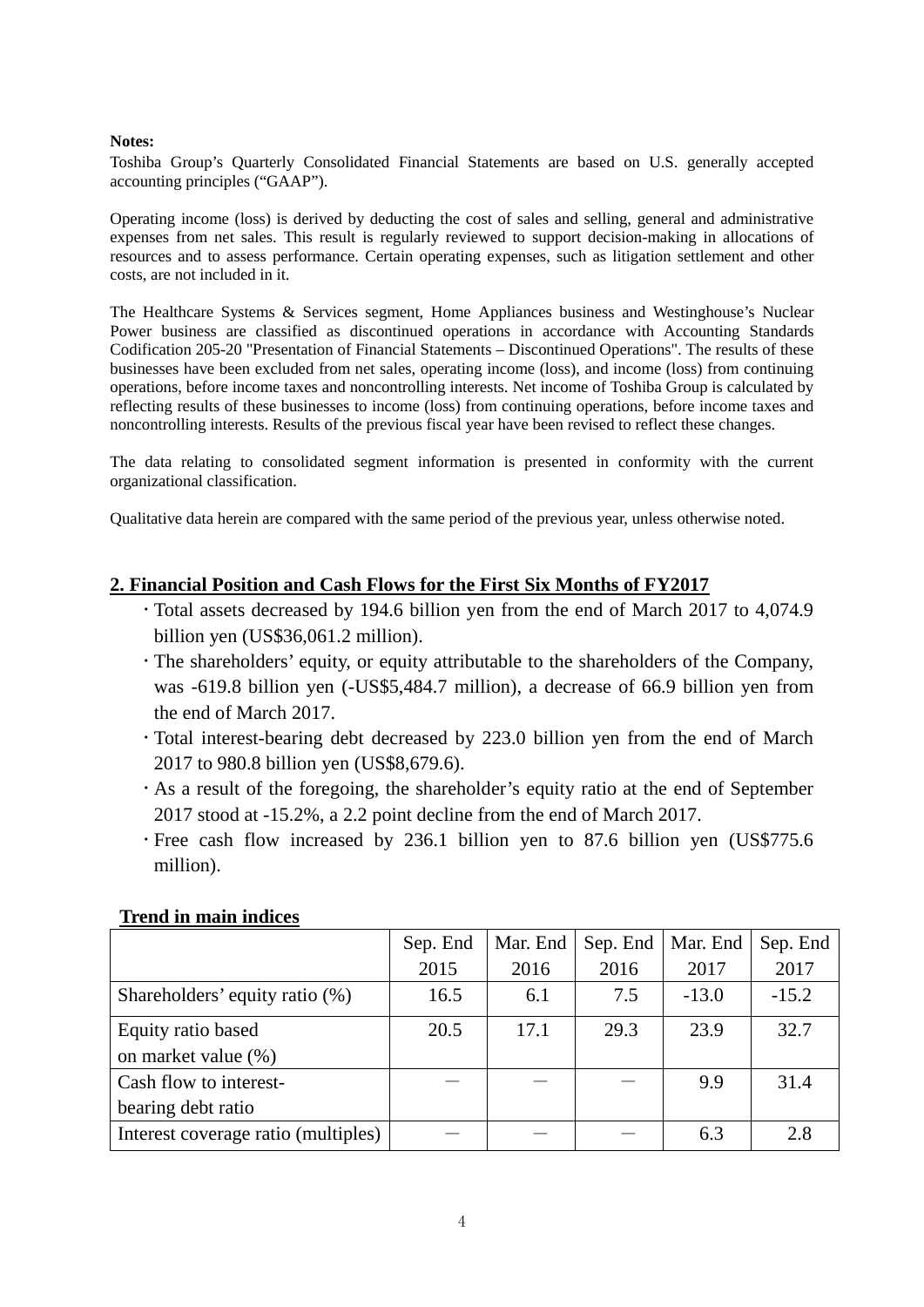Notes:

Shareholders' equity ratio: Shareholders' equity divided by total assets

Equity ratio based on market value: Market capitalization divided by total assets

Market capitalization is calculated by multiplying the closing stock price at the end of the relevant period by the number of shares issued, excluding shares owned by the Company.

Cash flow to interest-bearing debt ratio: Debt (average of the beginning and end of the term) divided by net cash provided by operating activities

Interest coverage ratio: Cash flow from operating activities divided by interest payments

## **3. Explanation on Future Estimate Information including Performance Forecast for FY2017**

The consolidated forecast for FY2017 is as announced on October 23, 2017, "Notice Regarding Revision of Toshiba Corporation's Consolidated Business Results Forecast for FY2017". Though the Company's net sales and operating income is unchanged, the breakdown of segment net sales and operating income are amended as follows:

|                                 |                         | (Yen in billions) |
|---------------------------------|-------------------------|-------------------|
|                                 |                         | FY2017            |
|                                 |                         | Forecast          |
| Energy Systems &                | Net sales               | 840.0             |
| Solutions                       | Operating income        | 5.0               |
| Infrastructure Systems &        | Net sales               | 1,260.0           |
| Solutions                       | Operating income        | 42.0              |
| Retail & Printing Solutions     | Net sales               | 510.0             |
|                                 | Operating income        | 22.0              |
| Storage & Electronic            | Net sales               | 1,980.0           |
| <b>Devices Solutions</b>        | Operating income        | 460.0             |
| <b>Industrial ICT Solutions</b> | Net sales               | 250.0             |
|                                 | Operating income        | 3.0               |
| Others                          | Net sales               | 520.0             |
|                                 | Operating income (loss) | $-30.0$           |
| Eliminations                    | Net sales               | $-390.0$          |
|                                 | Operating income (loss) | $-72.0$           |
| Total                           | Net sales               | 4,970.0           |
|                                 | Operating income        | 430.0             |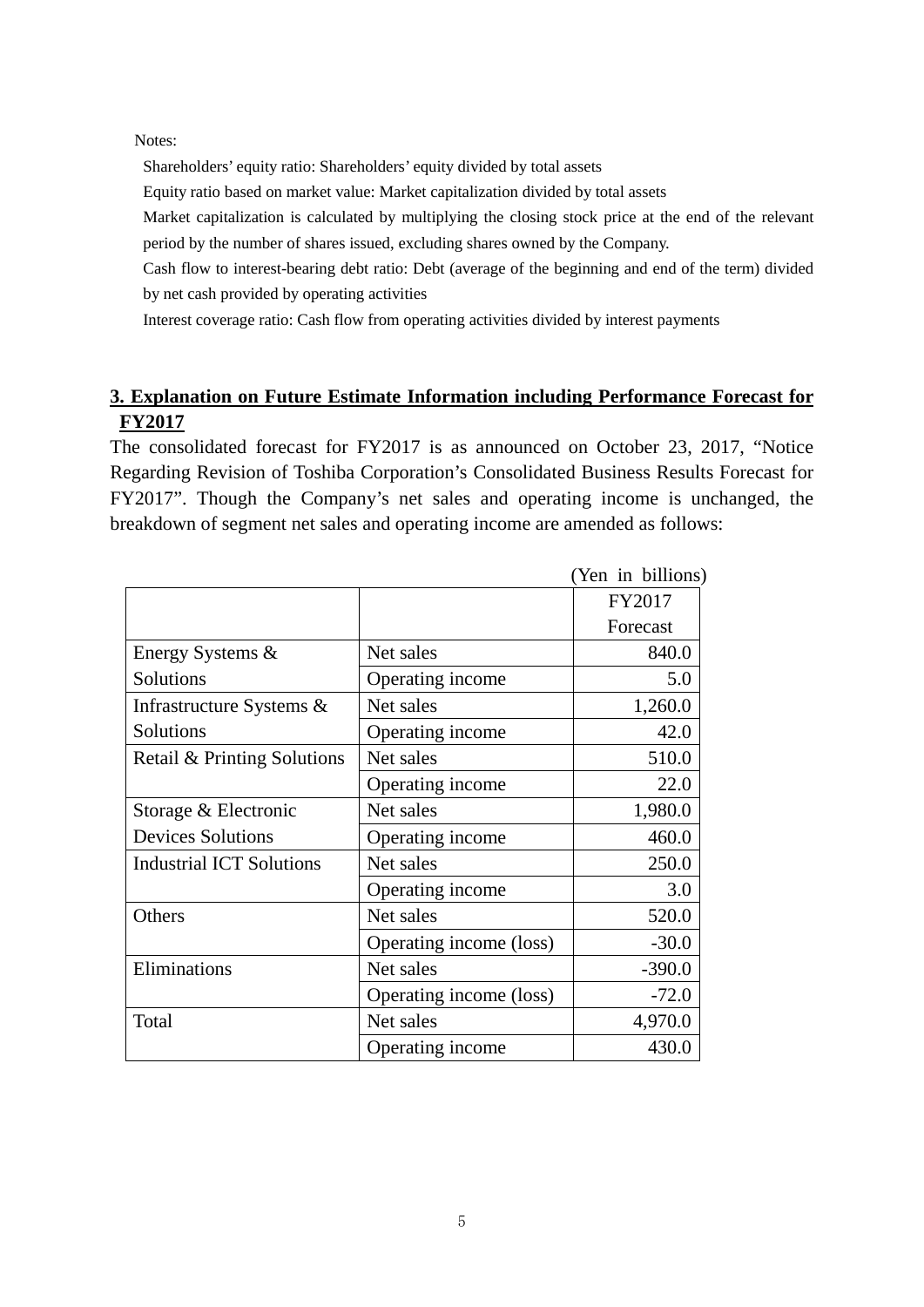## **4. Important Factors as a Going Concern**

Toshiba Group recorded a negative net worth, due to extraordinary loss generated in Westinghouse Electric Company ("Westinghouse"), Westinghouse's U.S. subsidiaries and affiliates, and Toshiba Nuclear Energy Holdings (UK) Limited ("TNEH(UK) "), a holding company for Westinghouse Group operating companies outside the U.S.. As a result, consolidated equity attributable to shareholders of the Company decreased to -619.8 billion yen (-US\$5,484.7 million), with consolidated net assets of -416.8 billion yen (-US\$3,688.6 million) as of September 30, 2017.

In connection with this, on December 28, 2016, the rating agencies downgraded Toshiba (the Company)'s credit rating causing a breach of financial covenants in outstanding syndicated loans of 222.0 billion yen (US\$1,964.6 million) arranged by the Company's main financial institutions (include in "the Short-term borrowings and current portion of long-term debt" in the consolidated balance sheet). The total syndicated loans is recorded as a part of Toshiba Group's total short-term and long-term borrowings of 980.8 billion yen (US\$8,679.6 million) in consolidated balance sheet as of September 30, 2017. The Company obtained the consensus with the financial institutions that these loans will not be called in until December 25, 2017. However, these loans are callable at any dates from December 26, 2017 by the financial institutions. If these loans are called in, other bonds and certain borrowings would also become callable.

Taking into consideration of the expenditures which the Company may pay related to nuclear power construction by Westinghouse, Westinghouse's U.S. subsidiaries and affiliates, the Company's liquidity will likely be significantly impacted.

In addition to the foregoing, the Company operates the business that require a Special Construction Business License from the Japanese government and need to meet other requirements under Construction Business Act. The Company is required to meet a certain financial criteria in order to renew this license. The Company's current Special Construction Business License expires in December 2017. If the Company does not take any counter action to improve financial condition, and if the Company is unable to meet the criteria, to renew the license and to fulfill other requirements, there will be extremely negative impact on business execution.

For the reasons stated above, there are material events and conditions that raise the substantial doubt about the Company's ability to continue as a going concern.

For measures Toshiba proposes to implement toward resolving this situation, please refer to "Notes Relating to Assumptions for the Going Concern."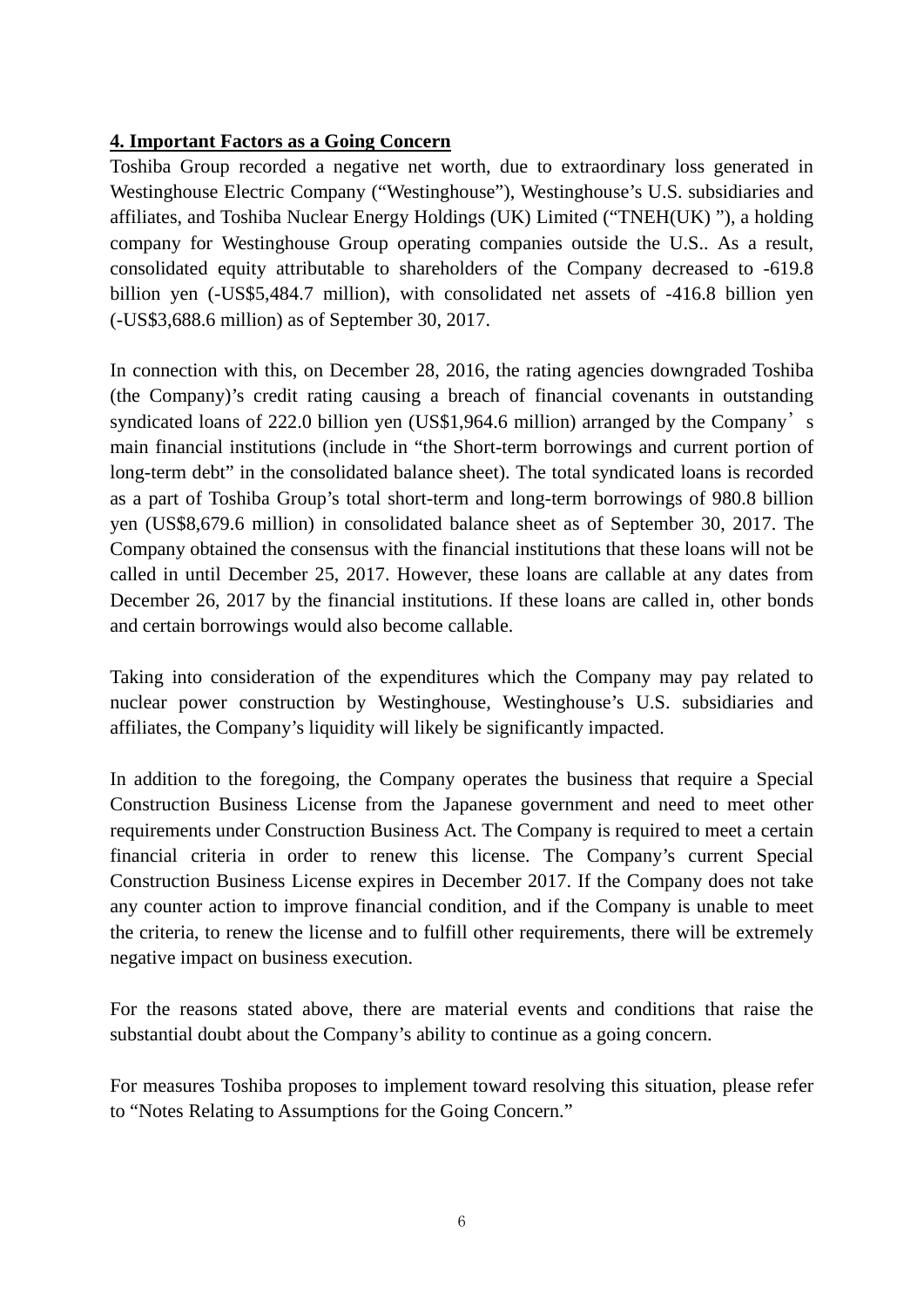# **5. Others**

- (1) Changes in significant subsidiaries during the period (changes in Specified Subsidiaries ("Tokutei Kogaisha") involving changes in the scope of consolidation): In July 2017, Landis+Gyr Group (changed trade name from Landis+Gyr Holding in July 2017) executed an IPO in the SIX Swiss Exchange market, and the Company sold off its entire shareholding. As a result, Landis+Gyr Group was deconsolidated from Toshiba Group.
- (2) Use of simplified accounting procedures, and particular accounting procedures in preparation of quarterly consolidated financial statements:

## Income taxes

The interim income tax expense (benefit) is computed by multiplying income (loss) before income taxes and noncontrolling interests for the six months ending September 30, 2017 by a reasonably estimated annual effective tax rate after applying the effect of deferred taxes for FY2017, ending March 31, 2018.

(3) Change in accounting policies:

The Company has adopted Accounting Standards Update 2015-17 since the First Quarter of FY2017. To reflect this adoption, all deferred tax assets and liabilities have been classified as noncurrent in the consolidated balance sheets and subsequently, deferred tax assets and liabilities in the same tax-paying component or tax jurisdiction were offset. The Company did not apply this update retrospectively.

## **Disclaimer:**

This report of business results contains forward-looking statements concerning future plans, strategies and performance of Toshiba Group. These statements are based on management's assumptions and beliefs in light of the economic, financial and other data currently available. Since Toshiba Group is promoting business under various market environments in many countries and regions, they are subject to a number of their risks and uncertainties. Toshiba therefore wishes to caution readers that actual results might differ materially from expectations. Major risk factors that may have a material influence on results are indicated below, though this list is not necessarily exhaustive.

- Major disasters, including earthquakes and typhoons;
- Disputes, including lawsuits, in Japan and other countries;
- Success or failure of alliances or joint ventures promoted in collaboration with other companies;
- Success or failure of new businesses or R&D investment;
- Changes in political and economic conditions in Japan and abroad; unexpected regulatory changes;
- Rapid changes in the supply and demand situation in major markets and intensified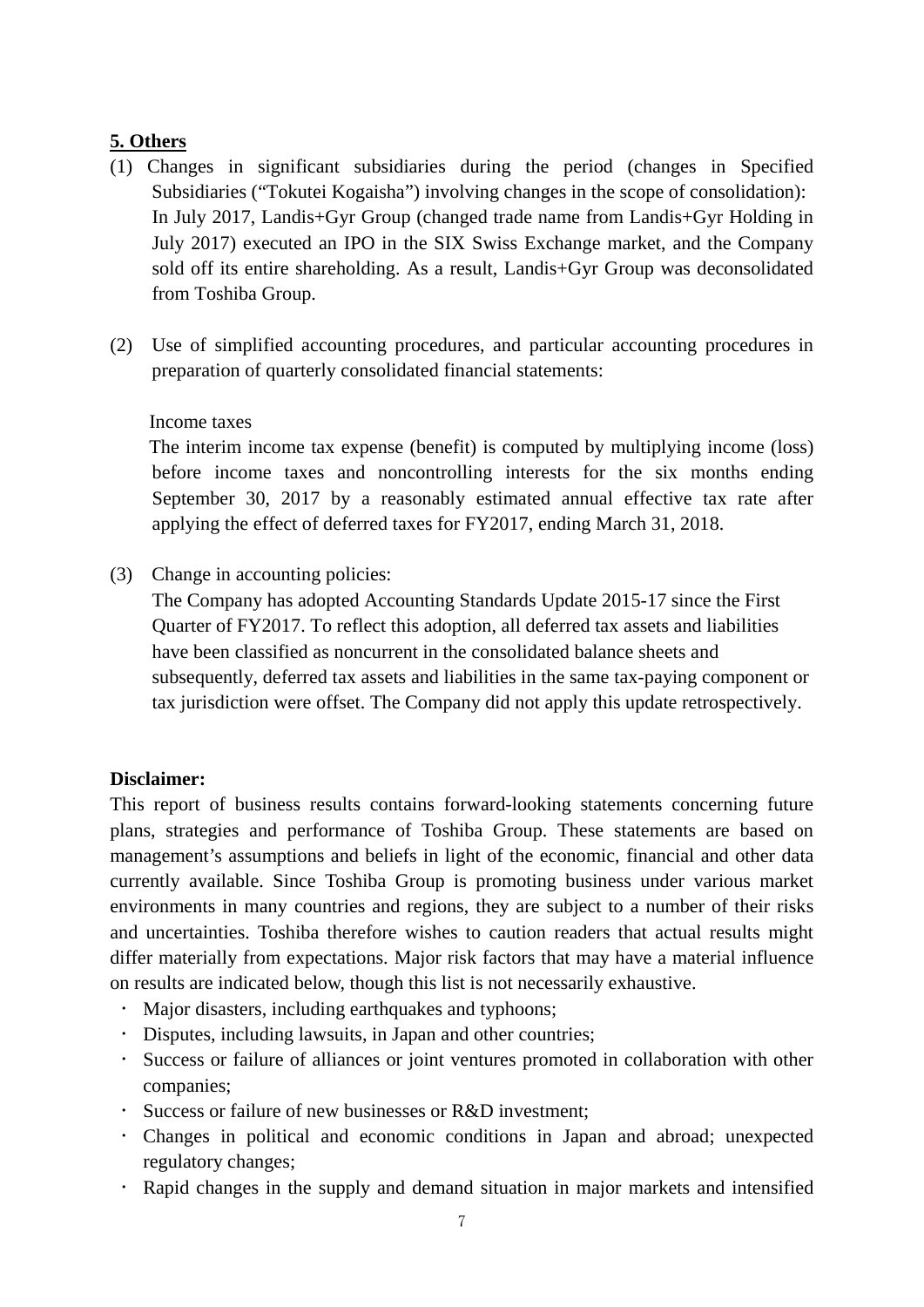price competition;

- Significant capital expenditure for production facilities and rapid changes in the market;
- Changes in financial markets, including fluctuations in interest rates and exchange rates.

Note:

For convenience only, all dollar figures used in reporting first six months and the second quarter of fiscal year 2017 results are valued at 113 yen to the dollar.

# # #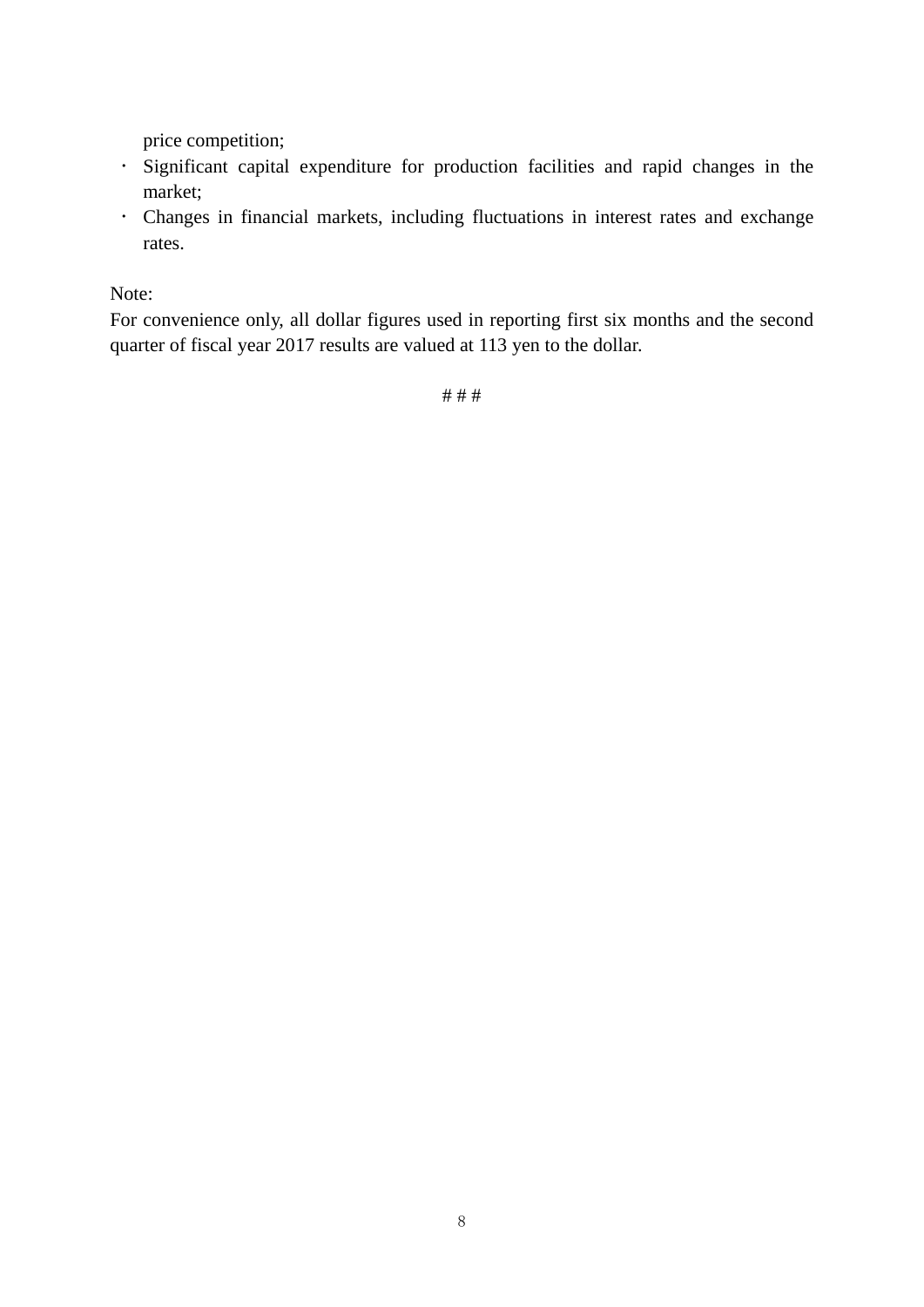## Toshiba Group

# **Consolidated Financial Statements**

For the First Six Months and the Second Quarter of Fiscal Year Ending March 2018

# **1.** First Six Months Results **113 123 123 133 133 133 133 133 133 133 133 133 133 133 133 133 133 133 133 133 133 133 133 133 133 133 133 133 133 133 133 133**

|                                                                                           | (¥ in billions, US\$ in millions, except for earnings per share) |          |            |         |            |  |
|-------------------------------------------------------------------------------------------|------------------------------------------------------------------|----------|------------|---------|------------|--|
|                                                                                           | <b>Six Months ended September 30</b>                             |          |            |         |            |  |
|                                                                                           | 2017(A)                                                          | 2016(B)  | $(A)-(B)$  | (A)/(B) | 2017       |  |
| Net sales                                                                                 | ¥2,386.2                                                         | ¥2,270.7 | ¥115.5     | 105%    | \$21,116.9 |  |
| Operating income                                                                          | 231.8                                                            | 93.2     | 138.6      | 249%    | 2,051.0    |  |
| Income from continuing operations,<br>before income taxes and<br>noncontrolling interests | 275.0                                                            | 65.0     | 210.0      | 423%    | 2,433.7    |  |
| Net income (loss) attributable to<br>shareholders of the Company                          | (49.8)                                                           | 115.3    | (165.1)    |         | (440.6)    |  |
| Basic earnings (losses) per share<br>attributable to shareholders of<br>the Company       | $\frac{\text{V}}{\text{11.76}}$                                  | ¥27.23   | $*(38.99)$ |         | \$(0.10)   |  |

## **2. Second Quarter Results**

 $(\frac{1}{2})$  in billions, US\$ in millions, except for earnings per share)

|                                                                                           |                      |          | Three months ended September 30 |         |            |
|-------------------------------------------------------------------------------------------|----------------------|----------|---------------------------------|---------|------------|
|                                                                                           | 2017(A)              | 2016(B)  | $(A)-(B)$                       | (A)/(B) | 2017       |
| Net sales                                                                                 | ¥1,242.6             | ¥1,213.5 | ¥29.1                           | 102%    | \$10,996.2 |
| Operating income                                                                          | 135.1                | 76.9     | 58.2                            | 176%    | 1,195.4    |
| Income from continuing operations,<br>before income taxes and<br>noncontrolling interests | 189.9                | 61.1     | 128.8                           | 311%    | 1,680.5    |
| Net income (loss) attributable to<br>shareholders of the Company                          | (100.1)              | 35.5     | (135.6)                         |         | (885.9)    |
| Basic earnings (losses) per share<br>attributable to shareholders of<br>the Company       | $\frac{1}{2}(23.65)$ | ¥8.39    | ¥(32.04)                        |         | \$(0.21)   |

Notes:

1) Consolidated Financial Statements are based on generally accepted accounting principles in the U.S.

2) The U.S. dollar is valued at  $\text{\yen}113$  throughout this statement for convenience only.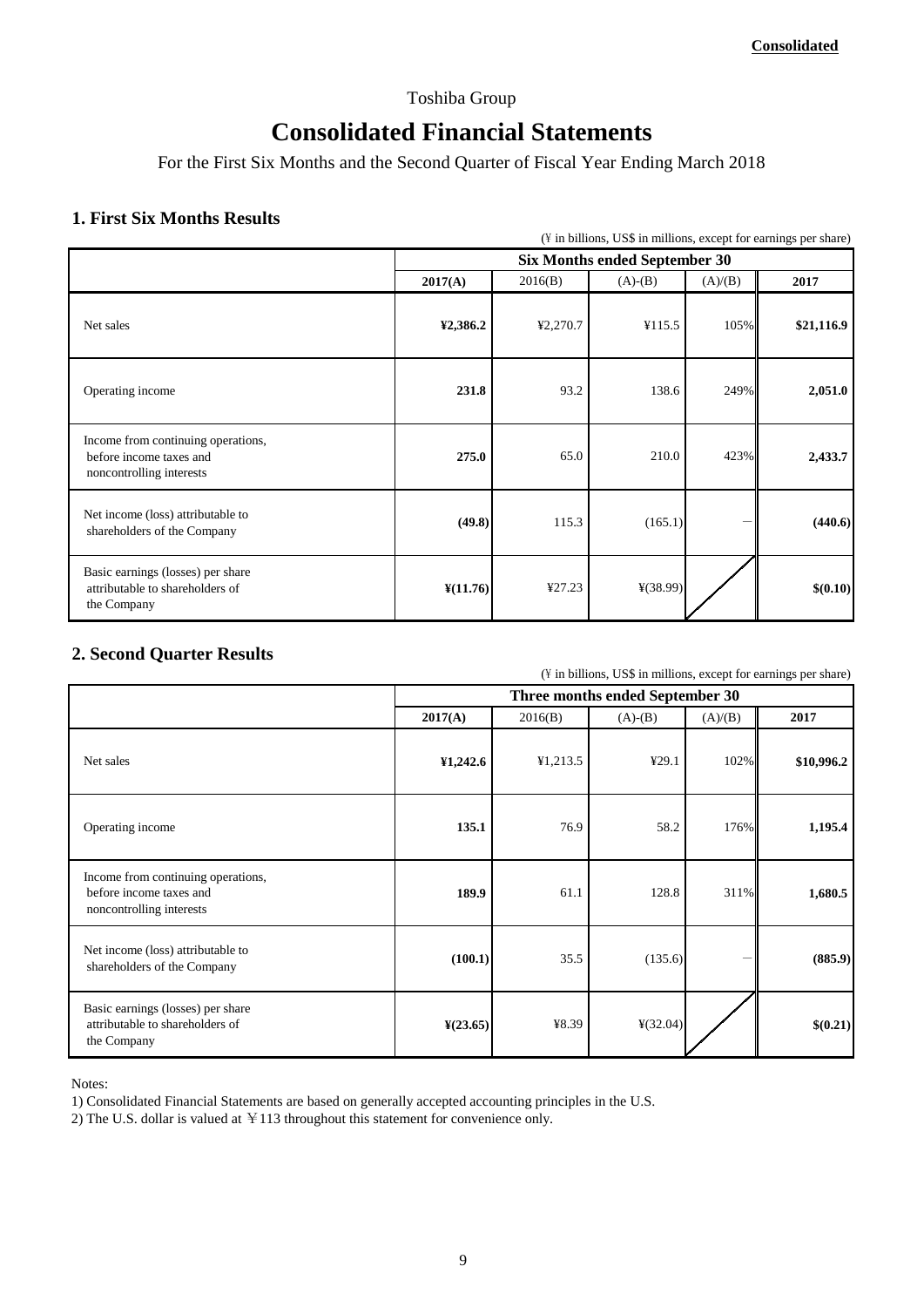# **Comparative Consolidated Balance Sheets**

 $(\frac{4}{3}$  in millions, US\$ in thousands)

|                                                                                                                                                                  | Sep. 30, 2017                     | Mar. 31, 2017                     |                             |                                        |
|------------------------------------------------------------------------------------------------------------------------------------------------------------------|-----------------------------------|-----------------------------------|-----------------------------|----------------------------------------|
|                                                                                                                                                                  | (A)                               | (B)                               | $(A)-(B)$                   | Sep. 30, 2017                          |
| <b>Assets</b>                                                                                                                                                    |                                   |                                   |                             |                                        |
| Current assets                                                                                                                                                   | ¥2,667,288                        | ¥2,736,293                        | ¥(69,005)                   | \$23,604,319                           |
| Cash and cash equivalents                                                                                                                                        | 512,612                           | 707,693                           | (195,081)                   | 4,536,389                              |
| Notes and accounts receivable, trade                                                                                                                             | 1,027,876                         | 1,122,236                         | (94,360)                    | 9,096,248                              |
| Inventories                                                                                                                                                      | 673,436                           | 624,321                           | 49,115                      | 5,959,611                              |
| Prepaid expenses and other current assets                                                                                                                        | 453,364                           | 282,043                           | 171,321                     | 4,012,071                              |
| Long-term receivables                                                                                                                                            | 22,286                            | 15,272                            | 7,014                       | 197,221                                |
| Investments                                                                                                                                                      | 449,884                           | 386,401                           | 63,483                      | 3,981,274                              |
| Property, plant and equipment                                                                                                                                    | 649,790                           | 657,876                           | (8,086)                     | 5,750,354                              |
| Other assets                                                                                                                                                     | 285,666                           | 473,671                           | (188,005)                   | 2,528,018                              |
| Total assets                                                                                                                                                     | ¥4,074,914                        | ¥4,269,513                        | ¥(194,599)                  | \$36,061,186                           |
| <b>Liabilities and equity</b>                                                                                                                                    |                                   |                                   |                             |                                        |
| <b>Current liabilities</b>                                                                                                                                       | ¥2,846,494                        | ¥2,718,403                        | ¥128,091                    | \$25,190,212                           |
| Short-term borrowings<br>and current portion of long-term debt                                                                                                   | 559,468                           | 685,625                           | (126, 157)                  | 4,951,044                              |
| Notes and accounts payable, trade                                                                                                                                | 703,248                           | 730,900                           | (27, 652)                   | 6,223,434                              |
| Other current liabilities                                                                                                                                        | 1,583,778                         | 1,301,878                         | 281,900                     | 14,015,734                             |
| Accrued pension and severance costs                                                                                                                              | 518,090                           | 531,164                           | (13,074)                    | 4,584,868                              |
| Long-term debt and other liabilities                                                                                                                             | 1,127,141                         | 1,295,650                         | (168, 509)                  | 9,974,699                              |
| Equity                                                                                                                                                           | (416, 811)                        | (275,704)                         | (141, 107)                  | (3,688,593)                            |
| Equity attributable to shareholders of the Company                                                                                                               | (619,767)                         | (552, 947)                        | (66.820)                    | (5,484,664)                            |
| Common stock                                                                                                                                                     | 200,000                           | 200,000                           | $\Omega$                    | 1,769,912                              |
| Additional paid-in capital                                                                                                                                       | 127,695                           | 140,144                           | (12, 449)                   | 1,130,044                              |
| Retained earnings                                                                                                                                                | (630, 181)                        | (580, 396)                        | (49, 785)                   | (5,576,823)                            |
| Accumulated other comprehensive loss                                                                                                                             | (315, 246)                        | (310,750)                         | (4,496)                     | (2,789,788)                            |
| <b>Treasury stock</b>                                                                                                                                            | (2,035)                           | (1,945)                           | (90)                        | (18,009)                               |
| Equity attributable to noncontrolling interests                                                                                                                  | 202,956                           | 277,243                           | (74, 287)                   | 1,796,071                              |
| Total liabilities and equity                                                                                                                                     | ¥4,074,914                        | ¥4,269,513                        | ¥(194,599)                  | \$36,061,186                           |
| Breakdown of accumulated other comprehensive loss<br>Unrealized gains on securities<br>Foreign currency translation adjustments<br>Pension liability adjustments | ¥33,694<br>(78, 776)<br>(268,060) | ¥24,537<br>(55, 468)<br>(277,002) | ¥9,157<br>(23,308)<br>8,942 | \$298,177<br>(697, 134)<br>(2,372,212) |
| Unrealized losses on derivative instruments                                                                                                                      | (2,104)                           | (2,817)                           | 713                         | (18, 619)                              |
| Total interest-bearing debt                                                                                                                                      | ¥980,790                          | ¥1,203,796                        | ¥(223,006)                  | \$8,679,558                            |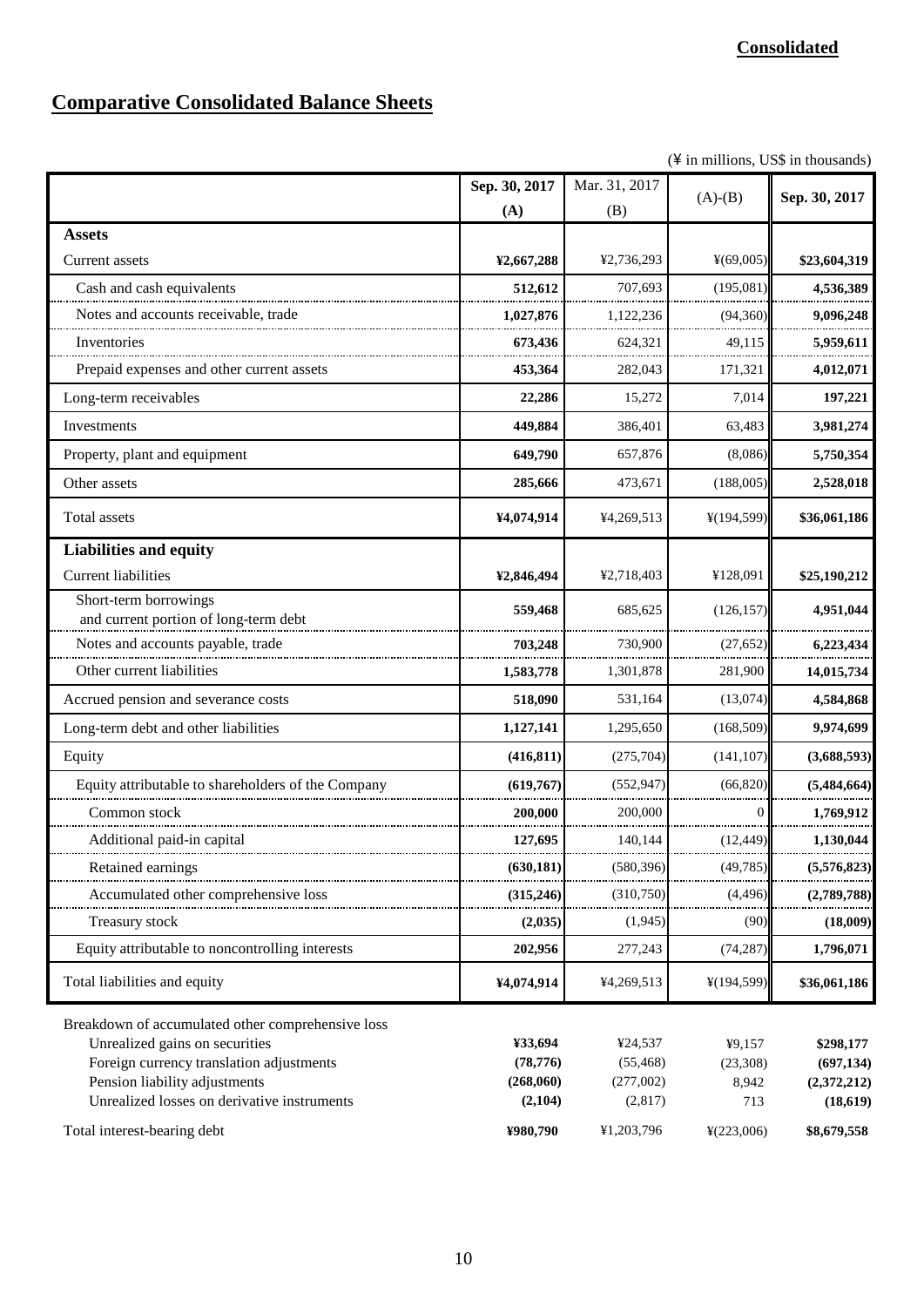## **Comparative Consolidated Statements of Operations**

**Net income (loss) attributable to shareholders of the Company**

# **1. First Six Months ended September 30** (\Natural in millions, US\$ in thousands) **2017(A)** 2016(B) (A)-(B) (A)/(B) **2017** Net sales **105% <b>\$21,116,894 \$2,386,209 \$2,386,209 \$2**,270,674 **\$21,116,894 \$21,116,894** Interest **3,604** 2,334 1,270 154% **31,894**  Dividends **1,806** 1,227 579 147% **15,982**  Other income **97,135** 21,805 75,330 445% **859,602**  Cost of sales **1,659,216** 1,684,596 (25,380) 98% **14,683,328**  Selling, general and administrative **495,225** 492,885 2,340 100% **4,382,522** Interest **9,814** 7,208 2,606 136% **86,849**  Other expense **438,000 49,494 46,376 5,118 40,994 438,000 275,005** 64,975 210,030 423% **2,433,673 320,931** 23,729 297,202 - **2,840,098**  $(45,926)$   $41,246$   $(87,172)$   $(406,425)$ **10,190** 82,749 (72,559) 12% 90,177  $(35,736)$  123,995 (159,731) - **(316,248) 14,049 162% 8,686 162% 8,686 162% 6 162% 124,327 Six months ended September 30 Sales and other income Costs and expenses Income from continuing operations, before income taxes and noncontrolling interests Income taxes Income (Loss) from continuing operations, before noncontrolling interests Income from discontinued operations, before noncontrolling interests Net income (loss) before noncontrolling interests Less:Net income attributable to noncontrolling interests**

 $\mathbf{\Psi}(49,785)$   $\mathbf{\Psi}(115,309)$   $\mathbf{\Psi}(165,094)$   $-$  **\$(440,575)**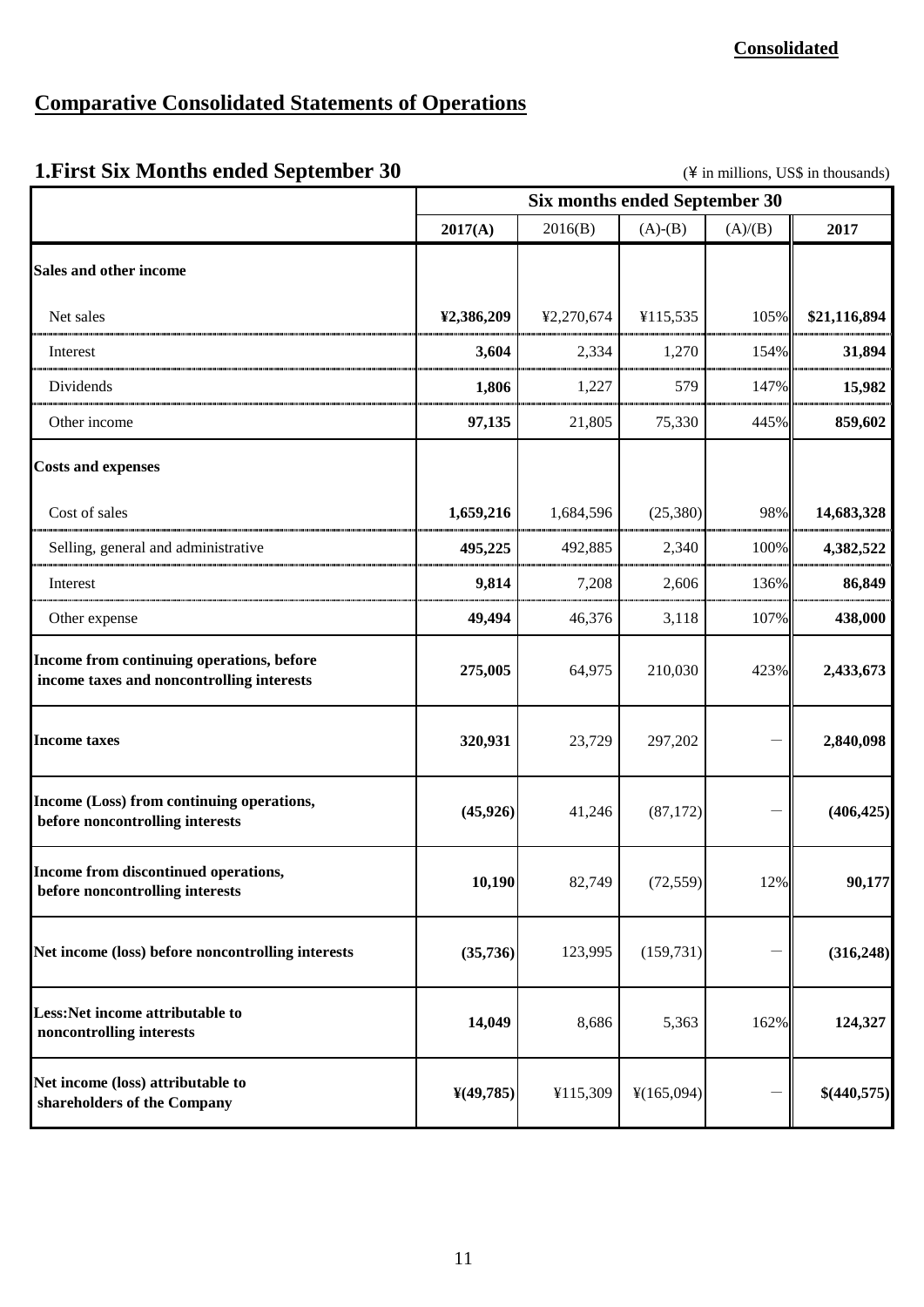# **2.Second Quarter ended September 30** (\Natural in millions, US\$ in thousands)

|                                                                                        | Three months ended September 30 |            |            |         |              |
|----------------------------------------------------------------------------------------|---------------------------------|------------|------------|---------|--------------|
|                                                                                        | 2017(A)                         | 2016(B)    | $(A)-(B)$  | (A)/(B) | 2017         |
| Sales and other income                                                                 |                                 |            |            |         |              |
| Net sales                                                                              | ¥1,242,576                      | ¥1,213,480 | ¥29,096    | 102%    | \$10,996,248 |
| Interest                                                                               | 1,314                           | 1,136      | 178        | 116%    | 11,628       |
| Dividends                                                                              | 1,120                           | 669        | 451        | 167%    | 9,912        |
| Other income                                                                           | 90,060                          | 10,247     | 79,813     | 879%    | 796,991      |
| <b>Costs and expenses</b>                                                              |                                 |            |            |         |              |
| Cost of sales                                                                          | 850,688                         | 883,864    | (33, 176)  | 96%     | 7,528,212    |
| Selling, general and administrative                                                    | 256,810                         | 252,734    | 4,076      | 102%    | 2,272,655    |
| Interest                                                                               | 5,311                           | 3,391      | 1,920      | 157%    | 47,000       |
| Other expense                                                                          | 32,359                          | 24,497     | 7,862      | 132%    | 286,363      |
| Income from continuing operations, before<br>income taxes and noncontrolling interests | 189,902                         | 61,046     | 128,856    | 311%    | 1,680,549    |
| <b>Income taxes</b>                                                                    | 293,102                         | 23,757     | 269,345    |         | 2,593,823    |
| Income (Loss) from continuing operations,<br>before noncontrolling interests           | (103, 200)                      | 37,289     | (140, 489) |         | (913, 274)   |
| Income from discontinued operations,<br>before noncontrolling interests                | 10,190                          | 3,719      | 6,471      | 274%    | 90,177       |
| Net income (loss) before noncontrolling interests                                      | (93, 010)                       | 41,008     | (134, 018) |         | (823,097)    |
| Less:Net income attributable to<br>noncontrolling interests                            | 7,101                           | 5,502      | 1,599      | 129%    | 62,841       |
| Net income (loss) attributable to<br>shareholders of the Company                       | $\frac{1}{2}(100, 111)$         | ¥35,506    | ¥(135,617) |         | \$(885,938)  |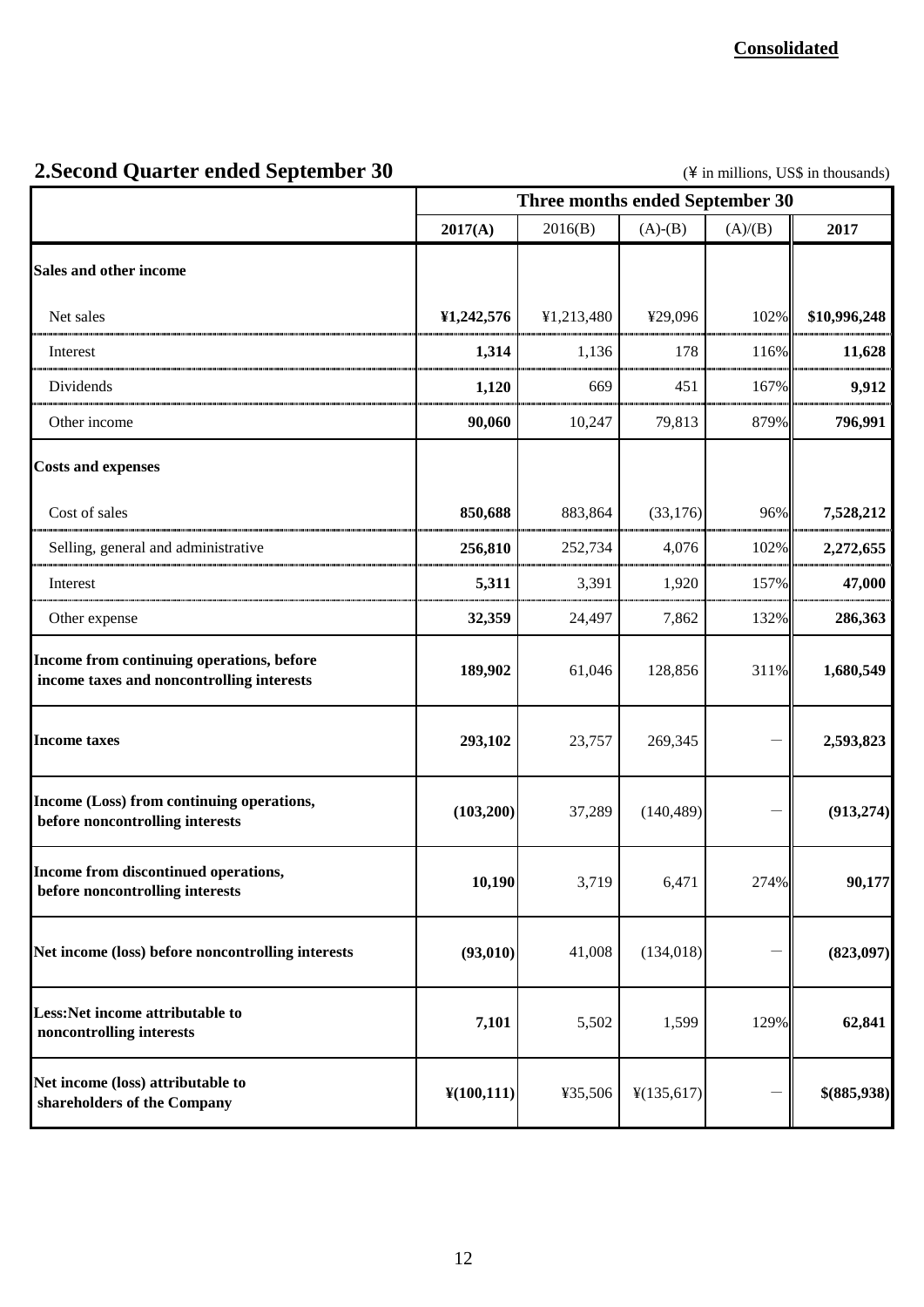|--|

| 1. First Six Months ended September 30                                     | $(\frac{y}{x})$ in millions, US\$ in thousands) |                               |                         |         |              |  |  |  |
|----------------------------------------------------------------------------|-------------------------------------------------|-------------------------------|-------------------------|---------|--------------|--|--|--|
|                                                                            |                                                 | Six months ended September 30 |                         |         |              |  |  |  |
|                                                                            | 2017(A)                                         | 2016(B)                       | $(A)-(B)$               | (A)/(B) | 2017         |  |  |  |
| Net income (loss) before noncontrolling interests                          | $\frac{1}{2}(35,736)$                           | ¥123,995                      | $\frac{1}{2}(159, 731)$ |         | \$(316,248)  |  |  |  |
| Other comprehensive income (loss), net of tax                              |                                                 |                               |                         |         |              |  |  |  |
| Unrealized gains (losses) on securities                                    | 9,272                                           | (5,718)                       | 14,990                  |         | 82,053       |  |  |  |
| Foreign currency translation adjustments                                   | (39,623)                                        | (121, 863)                    | 82,240                  |         | (350, 646)   |  |  |  |
| Pension liability adjustments                                              | 10,139                                          | 24,631                        | (14, 492)               | 41%     | 89,726       |  |  |  |
| Unrealized gains (losses) on derivative instruments                        | 756                                             | (3,233)                       | 3.989                   |         | 6.690        |  |  |  |
| Total other comprehensive loss                                             | (19, 456)                                       | (106, 183)                    | 86,727                  |         | (172, 177)   |  |  |  |
| Comprehensive income (loss)                                                | (55, 192)                                       | 17,812                        | (73,004)                |         | (488, 425)   |  |  |  |
| Less:Comprehensive loss attributable to<br>noncontrolling interests        | (911)                                           | (18, 648)                     | 17,737                  |         | (8,062)      |  |  |  |
| Comprehensive income (loss) attributable to<br>shareholders of the Company | $\frac{1}{2}(54,281)$                           | ¥36,460                       | $\frac{1}{2}(90, 741)$  |         | \$ (480,363) |  |  |  |

# **2. Second Quarter ended September 30** (\in millions, US\$ in thousands)

|                                                                               |                               | Three months ended September 30 |            |         |               |
|-------------------------------------------------------------------------------|-------------------------------|---------------------------------|------------|---------|---------------|
|                                                                               | 2017(A)                       | 2016(B)                         | $(A)-(B)$  | (A)/(B) | 2017          |
| Net income (loss) before noncontrolling interests                             | $\frac{Y(93,010)}{Y(93,010)}$ | ¥41,008                         | ¥(134,018) |         | \$(823,097)   |
| Other comprehensive income (loss), net of tax                                 |                               |                                 |            |         |               |
| Unrealized gains (losses) on securities                                       | 3,033                         | (2,317)                         | 5,350      |         | 26,841        |
| Foreign currency translation adjustments                                      | (45, 415)                     | (17,360)                        | (28,055)   |         | (401,903)     |
| Pension liability adjustments                                                 | 6,599                         | 7,770                           | (1,171)    | 85%     | 58,398        |
| Unrealized gains (losses) on derivative instruments                           | 528                           | (811)                           | 1.339      |         | 4,673         |
| Total other comprehensive loss                                                | (35,255)                      | (12,718)                        | (22, 537)  |         | (311,991)     |
| Comprehensive income (loss)                                                   | (128, 265)                    | 28,290                          | (156, 555) |         | (1, 135, 088) |
| Less: Comprehensive income (loss) attributable to<br>noncontrolling interests | (12, 831)                     | 1,044                           | (13, 875)  |         | (113,548)     |
| Comprehensive income (loss) attributable to<br>shareholders of the Company    | $\frac{1}{2}(115, 434)$       | ¥27,246                         | ¥(142,680) |         | \$(1,021,540) |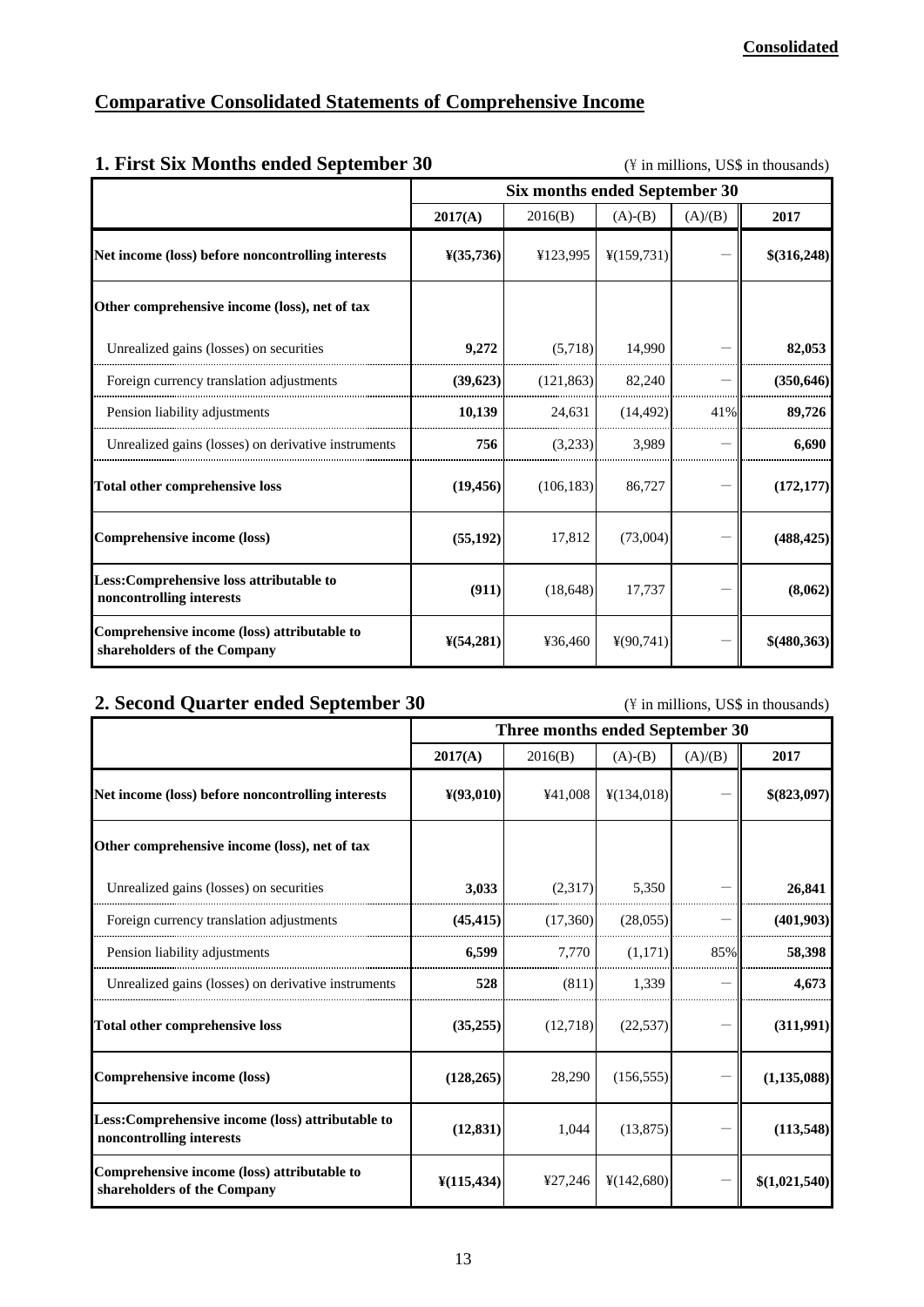# **Comparative Consolidated Statements of Cash Flows**

| <b>First Six Months ended September 30</b> |  |  |  |  |  |  |
|--------------------------------------------|--|--|--|--|--|--|
|--------------------------------------------|--|--|--|--|--|--|

(\\pide in millions, US\$ in thousands)

|                                                                                                                                      |                       | Six months ended September 30 |                         |             |
|--------------------------------------------------------------------------------------------------------------------------------------|-----------------------|-------------------------------|-------------------------|-------------|
|                                                                                                                                      | 2017(A)               | 2016(B)                       | $(A)-(B)$               | 2017        |
| <b>Cash flows from operating activities</b>                                                                                          |                       |                               |                         |             |
| Net income (loss) before noncontrolling interests                                                                                    | $\frac{1}{2}(35,736)$ | ¥123,995                      | $\frac{1}{2}(159, 731)$ | \$(316,248) |
| Depreciation and amortization                                                                                                        | 66,936                | 77,951                        | (11,015)                | 592,354     |
| Equity in (earnings) losses of affiliates, net of dividends                                                                          | (2,459)               | 47                            | (2,506)                 | (21,761)    |
| Decrease in notes and accounts receivable, trade                                                                                     | 68,629                | 49,268                        | 19,361                  | 607,337     |
| Increase in inventories                                                                                                              | (60, 910)             | (22, 264)                     | (38, 646)               | (539, 027)  |
| Decrease in notes and accounts payable, trade                                                                                        | (15, 137)             | (66,099)                      | 50,962                  | (133,956)   |
| Others                                                                                                                               | 13,504                | (229, 911)                    | 243,415                 | 119,505     |
| Adjustments to reconcile net income (loss) before noncontrolling<br>interests to net cash provided by (used in) operating activities | 70,563                | (191,008)                     | 261,571                 | 624,452     |
| Net cash provided by (used in) operating activities                                                                                  | 34,827                | (67, 013)                     | 101,840                 | 308,204     |
| <b>Cash flows from investing activities</b>                                                                                          |                       |                               |                         |             |
| Proceeds from sale of property, plant and equipment,<br>intangible assets and securities                                             | 22,556                | 18,578                        | 3,978                   | 199,610     |
| Acquisition of property, plant and equipment                                                                                         | (64, 600)             | (86, 617)                     | 22,017                  | (571, 681)  |
| Acquisition of intangible assets                                                                                                     | (8,616)               | (11, 955)                     | 3,339                   | (76, 248)   |
| Purchase of securities                                                                                                               | (1,024)               | (753)                         | (271)                   | (9,062)     |
| Increase in investments in affiliates                                                                                                | (36, 044)             | (22, 121)                     | (13,923)                | (318,973)   |
| Others                                                                                                                               | 140,545               | 21,359                        | 119,186                 | 1,243,761   |
| Net cash provided by (used in) investing activities                                                                                  | 52,817                | (81, 509)                     | 134,326                 | 467,407     |
| <b>Cash flows from financing activities</b>                                                                                          |                       |                               |                         |             |
| Proceeds from long-term debt                                                                                                         | 2,048                 | 38.361                        | (36,313)                | 18,124      |
| Repayment of long-term debt                                                                                                          | (71, 880)             | (55, 430)                     | (16, 450)               | (636, 106)  |
| Decrease in short-term borrowings, net                                                                                               | (131, 626)            | (275, 794)                    | 144,168                 | (1,164,832) |
| Dividends paid                                                                                                                       | (5,955)               | (7, 327)                      | 1,372                   | (52, 699)   |
| Others                                                                                                                               | (77, 765)             | 17,684                        | (95, 449)               | (688, 186)  |
| Net cash used in financing activities                                                                                                | (285, 178)            | (282, 506)                    | (2,672)                 | (2,523,699) |
| Effect of exchange rate changes on cash and cash equivalents                                                                         | 2,453                 | (20,008)                      | 22,461                  | 21,707      |
| Net decrease in cash and cash equivalents                                                                                            | (195,081)             | (451,036)                     | 255,955                 | (1,726,381) |
| Cash and cash equivalents at beginning of the period                                                                                 | 707,693               | 975,529                       | (267, 836)              | 6,262,770   |
| Cash and cash equivalents at end of the period                                                                                       | 512,612               | 524,493                       | (11,881)                | 4,536,389   |
| Less: Cash and cash equivalents of discontinued operations at end of the period                                                      |                       | 16,692                        | (16,692)                |             |
| Cash and cash equivalents of continuing operations at end of the period                                                              | ¥512,612              | ¥507,801                      | ¥4,811                  | \$4,536,389 |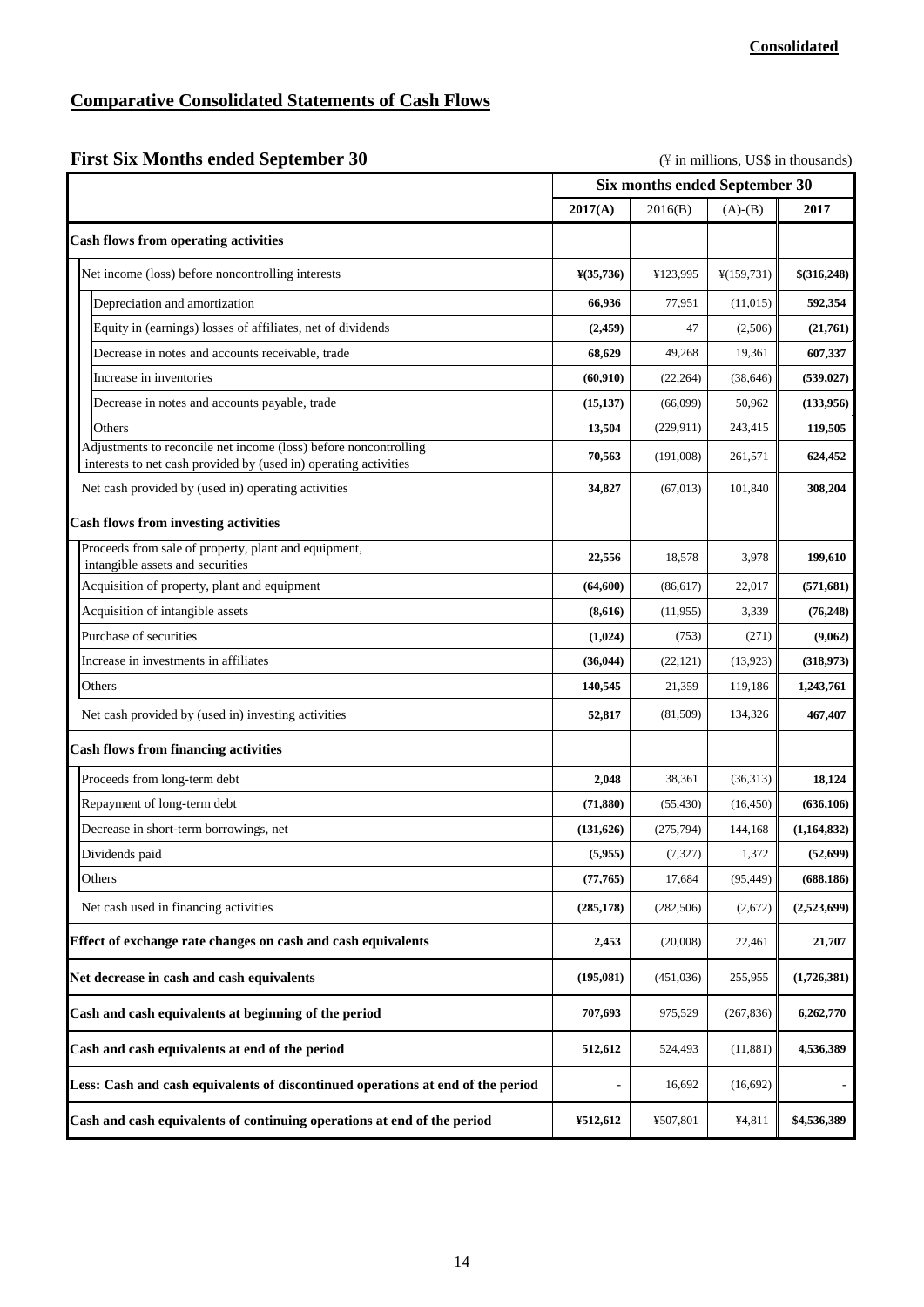#### **Notes Relating to Assumptions for the Going Concern**

Toshiba Group recorded a negative net worth, due to extraordinary loss generated in Westinghouse Electric Company ("WEC"), WEC's U.S. subsidiaries and affiliates, and Toshiba Nuclear Energy Holdings (UK) Limited ("TNEH(UK)"), a holding company for Westinghouse Group operating companies outside the U.S. (collectively, the "Filing" Companies"). As a result, consolidated equity attributable to shareholders of the Company decreased to -619,767 million yen (-US\$5,484.7 million), with consolidated net assets of -416,811 million yen (-US\$3,688.6 million) as of September 30, 2017.

In connection with this, on December 28, 2016, the rating agencies downgraded Toshiba (the Company)'s credit rating causing a breach of financial covenants in outstanding syndicated loans of 222,000 million yen (US\$1,964.6 million) arranged by the Company's main financial institutions (include in "the Short-term borrowings and current portion of long-term debt" in the consolidated balance sheet). The total syndicated loans is recorded as a part of Toshiba Group's total short-term and long-term borrowings of 980,790 million yen (US\$8,679.6 million) in consolidated balance sheet as of September 30, 2017. The Company obtained the consensus with the financial institutions that these loans will not be called in until December 25, 2017. However, these loans are callable at any dates from December 26, 2017 by the financial institutions. If these loans are called in, other bonds and certain borrowings would also become callable.

Taking into consideration of the expenditures which the Company may pay related to nuclear power construction by WEC, WEC's U.S. subsidiaries and affiliates, the Company's liquidity will likely be significantly impacted.

In addition to the foregoing, the Company operates the business that require a Special Construction Business License from the Japanese government and need to meet other requirements under Construction Business Act. The Company is required to meet a certain financial criteria in order to renew this license. The Company's current Special Construction Business License expires in December 2017. If the Company does not take any counter action to improve financial condition, and if the Company is unable to meet the criteria, to renew the license and to fulfill other requirements, there will be extremely negative impact on business execution.

For the reasons stated above, there are material events and conditions that raise the substantial doubt about the Company's ability to continue as a going concern.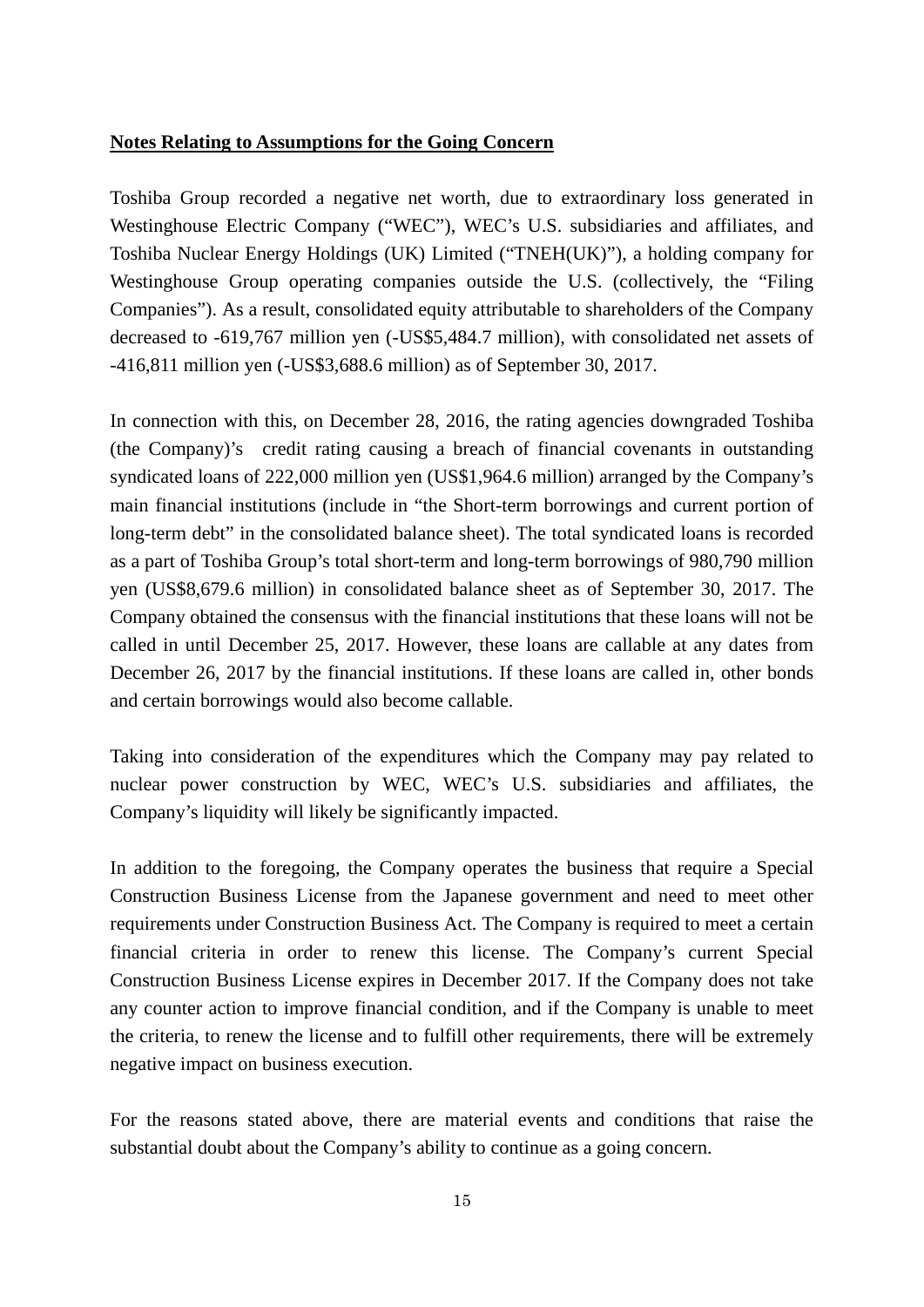As part of the Company's plan to offset the negative impact of the ongoing situation, the Company has been reviewing a restructuring plan of Westinghouse Group including deconsolidation by a potential sale of a majority stake in order to eliminate risk in the overseas nuclear power business. Then, the Filing Companies have filed for a voluntary petition under Chapter 11 of the U.S. Bankruptcy Code on March 29, 2017 (U.S. time) with the U.S. Bankruptcy Court of New York. In order to rebuild Westinghouse Group, the Company recognizes that it is essential that the Filing Companies and its customers, including the power utility companies, should be provided with appropriate coordination, under the guidance of the court. In addition, deconsolidation of Westinghouse Group ("WEC Group") as a result of the Chapter 11 filing on March 29, 2017 would meet Toshiba Group's objective to eliminate risks in the overseas nuclear power business.

Relating to the above, the Company and the owners of a project in Georgia, U.S.A., for the construction of two nuclear power plants with Westinghouse AP1000 reactors reached an agreement that sets the limit of Toshiba' parent company guarantee obligation at US\$3.68 billion (412.9 billion yen) ("maximum limit"), and that specifies that payments to Southern Company (the parent company of Georgia Power Company) are to be made in installments during the period from October 2017 to January 2021. This agreement was signed in the United States on June 9, 2017. The Company and the owners of a project in South Carolina, U.S.A., for the construction of two nuclear power plants with Westinghouse AP1000 reactors reached an agreement that sets the limit of Toshiba' parent company guarantee obligation at US\$2.168 billion (243.2 billion yen) ("maximum limit"). The agreement, which was signed in the U.S. on July 27, 2017, also specifies that payments to SCANA Corporation (the parent company of South Carolina Electric & Gas Company) are to be made in installments during the period from October 2017 to September 2022. The maximum limit of Toshiba's guarantees for all four nuclear power reactors of the U.S. nuclear power construction projects have been definitively determined, and Toshiba has now eliminated the risk of additional payment related to its parent company guarantee. These agreements specify that the agreed maximum limit shall not be subject to any subsequent increase or to any further claims against Toshiba, even in the event of future increases in construction costs.

Moreover, with regard to the Memory Business, the Company received approval of the absorption-type company split agreement relating to the Company split between the Company and Toshiba Memory Corporation ("TMC"), a wholly owned subsidiary of the Company and took over the Memory business (including its SSD business, but excluding its image sensor business), on the effective date of April 1, 2017 in extraordinary shareholder's meeting held on March 30, 2017. It is anticipated that the result of this transaction will allow the Company to secure repayment of borrowing to the financial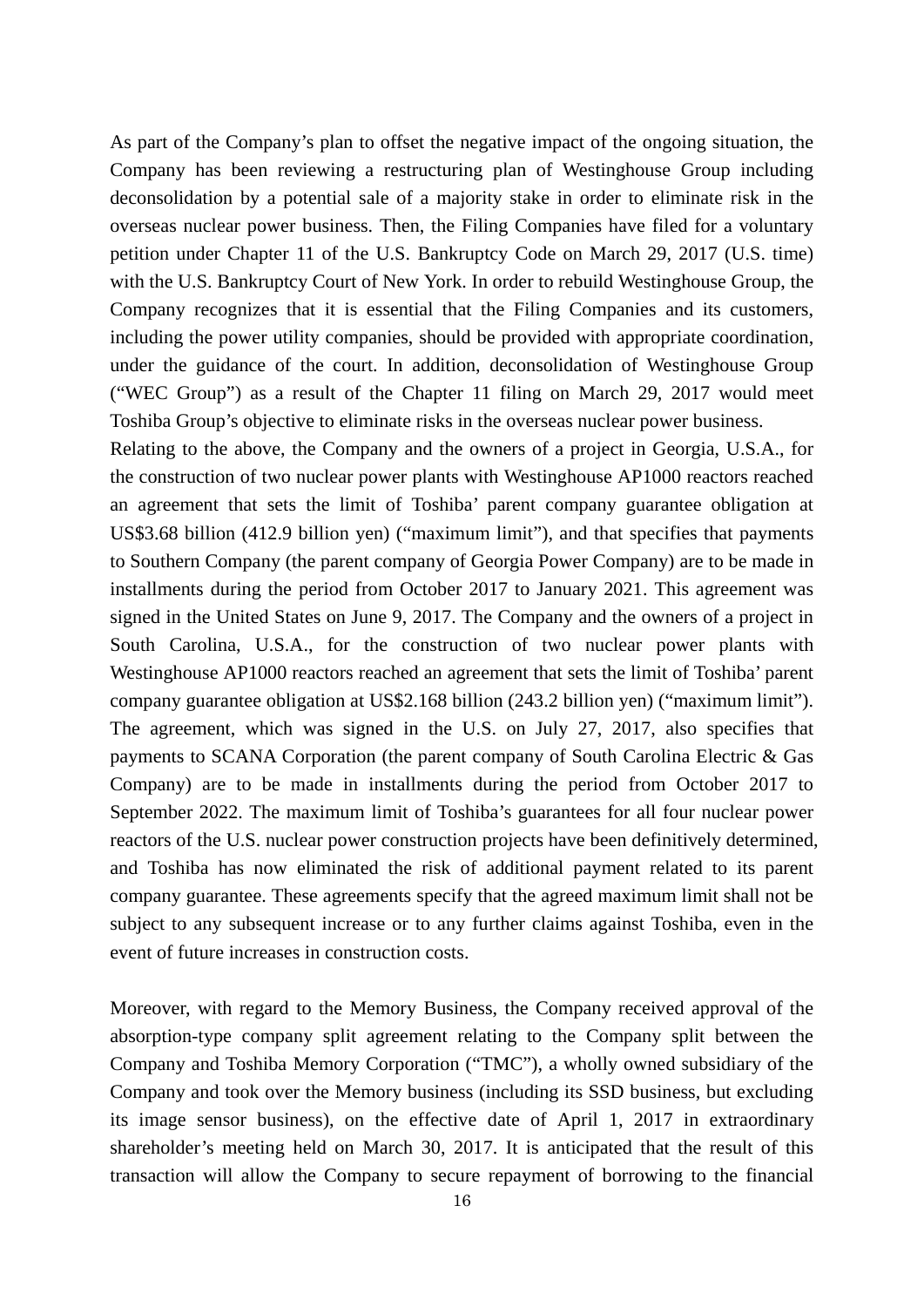institutions, rebuild capital and recover consolidated equity attributable to shareholders of the Company. The Company decided to sell all shares of TMC to K.K. Pangea ("Pangea"), a special purpose acquisition company formed and controlled by a Bain Capital Private Equity LP (including its affiliates, Bain Capital)-led consortium for 2 trillion yen (US\$ 17,699 million) and to enter into a Share Purchase Agreement ("SPA") with Pangea in board of director's meeting held on September 20, 2017. The SPA was signed on September 28, 2017 and approved by Toshiba's shareholders in extraordinary shareholder's meeting held on October 24, 2017. The Company is aiming to sell the stake by the end of March, 2018, after necessary procedures such as the acquisition of the approvals of screening based on competition law by national authorities, the approvals related to securities and the confirmation of permissions to the completion of SPA by governmental institutions (including the arbitral tribunal or other equivalents) who have jurisdiction.

Additionally, Toshiba Group considers its capital policy and will attempt to improve the Company's financial condition by steadily executing a business plan that mainly focus on the social infrastructure business while reviewing significance of the assets without exceptions,. The Company will also provide explanations to the financial institutions faithfully and will ask sincerely for them to forfeit profits at due date and a renewal or enlarged access of the commitment line agreement (680 billion yen). In addition, the Company is taking every measure such as absorption-type company split in which the licensed companies take over the business to renew the Special Construction Business License from the Japanese government and to meet other requirements under Construction Business Act in conjunction with the countermeasure mentioned above.

Although Toshiba Group is examining the details of the aforementioned countermeasures, particularly regarding the completion of SPA, it's possible that the timing of the approvals of screening based on competition law by national authorities or the judgment by International Court of Arbitration will be different from the Company's expectation. As a result, substantial doubt about the Company's ability to continue as a going concern exists as of the filing date.

The consolidated financial statements are prepared with an assumption of a going concern and do not reflect the impact of material uncertainty concerning the assumption of a going concern in the consolidated financial statements.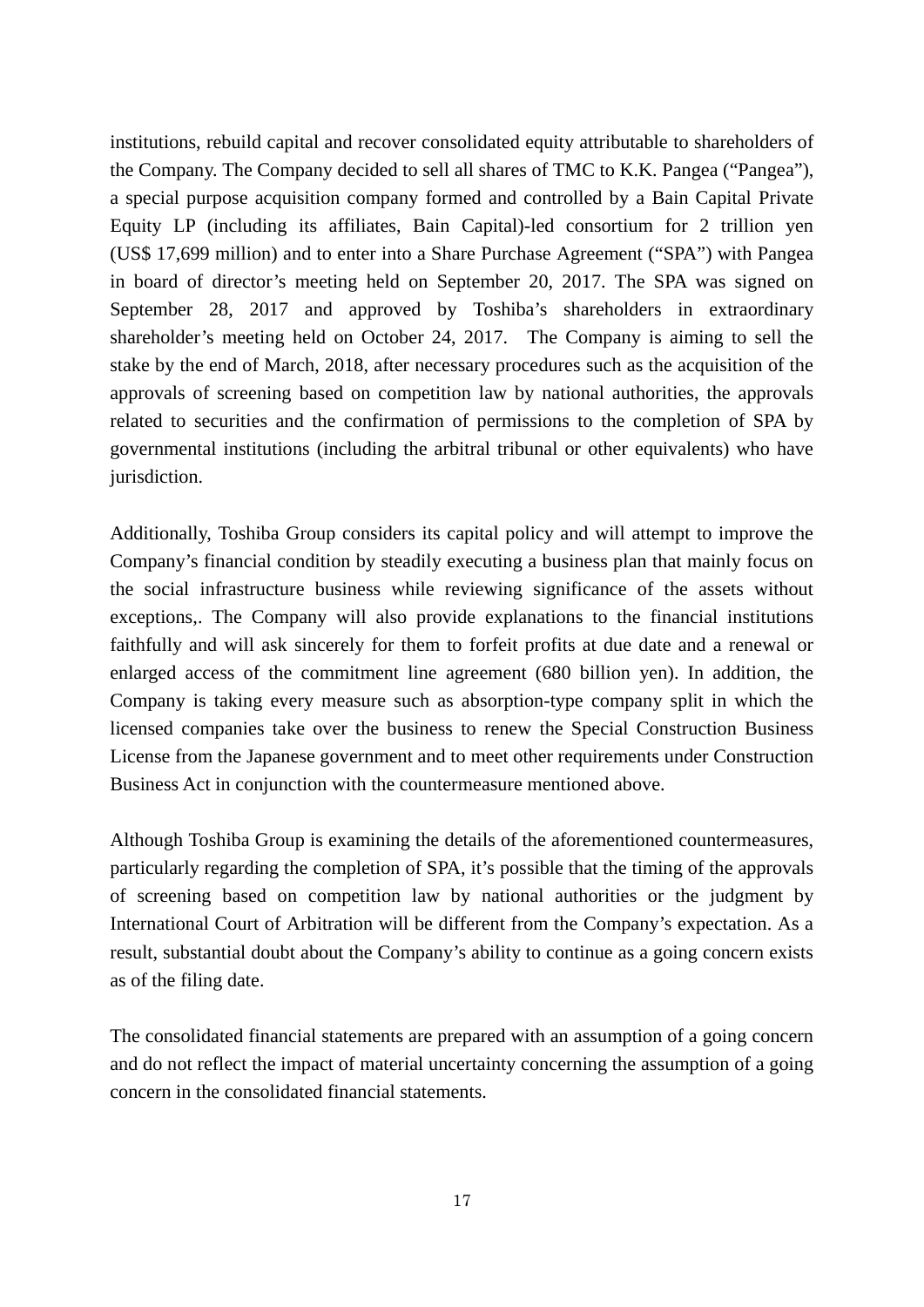# **Industry Segment Information**

# **1. First Six Months ended September 30** (\ftdot in millions, US\$ in thousands)

|                                                   |                                           | Six months ended September 30 |            |                   |         |              |
|---------------------------------------------------|-------------------------------------------|-------------------------------|------------|-------------------|---------|--------------|
|                                                   |                                           | 2017(A)                       | 2016(B)    | $(A)-(B)$         | (A)/(B) | 2017         |
|                                                   | Energy Systems & Solutions                | ¥433,043                      | ¥452,149   | ¥(19,106)         | 96%     | \$3,832,239  |
|                                                   |                                           | (17%)                         | (19%)      | $(-2%)$           |         |              |
|                                                   | Infrastructure Systems & Solutions        | 552,104                       | 563,877    | (11, 773)         | 98%     | 4,885,876    |
|                                                   |                                           | (22%)                         | (23%)      | $(-1%)$           |         |              |
|                                                   | Retail & Printing Solutions               | 247,839                       | 247,724    | 115               | 100%    | 2,193,265    |
|                                                   |                                           | $(10\%)$                      | (10%)      | $\left( -\right)$ |         |              |
|                                                   | Storage & Electronic Devices              | 972,014                       | 799,692    | 172,322           | 122%    | 8,601,894    |
|                                                   | Solutions                                 | (38%)                         | (33%)      | (5%)              |         |              |
| Net sales<br>(Share of                            | <b>Industrial ICT Solutions</b>           | 118,718                       | 110,869    | 7,849             | 107%    | 1,050,602    |
| total sales)                                      |                                           | (5%)                          | (5%)       | $\left( -\right)$ |         |              |
|                                                   | Others                                    | 240,594                       | 262,735    | (22, 141)         | 92%     | 2,129,151    |
|                                                   |                                           | (8%)                          | (10%)      | $(-2%)$           |         |              |
|                                                   | Total                                     | 2,564,312                     | 2,437,046  | 127,266           | 105%    | 22,693,027   |
|                                                   |                                           | $(100\%)$                     | $(100\%)$  |                   |         |              |
|                                                   | Eliminations                              | (178, 103)                    | (166, 372) | (11, 731)         |         | (1,576,133)  |
|                                                   | Consolidated                              | ¥2,386,209                    | ¥2,270,674 | ¥115,535          | 105%    | \$21,116,894 |
|                                                   | Energy Systems & Solutions                | Y(4,023)                      | ¥6,002     | ¥(10,025)         |         | \$(35,602)   |
|                                                   | Infrastructure Systems & Solutions        | 2,733                         | 11,160     | (8, 427)          | 24%     | 24,186       |
|                                                   | Retail & Printing Solutions               | 11,290                        | 6,485      | 4,805             | 174%    | 99,912       |
| Segment<br>operating<br>income<br>$(\text{loss})$ | Storage & Electronic Devices<br>Solutions | 235,772                       | 78,310     | 157,462           | 301%    | 2,086,478    |
|                                                   | <b>Industrial ICT Solutions</b>           | (1,903)                       | 2,843      | (4,746)           |         | (16, 841)    |
|                                                   | Others                                    | (9,036)                       | (12, 867)  | 3,831             |         | (79, 965)    |
|                                                   | Total                                     | 234,833                       | 91,933     | 142,900           | 255%    | 2,078,168    |
|                                                   | Eliminations                              | (3,065)                       | 1,260      | (4,325)           |         | (27, 124)    |
|                                                   | Consolidated                              | ¥231,768                      | ¥93,193    | ¥138,575          | 249%    | \$2,051,044  |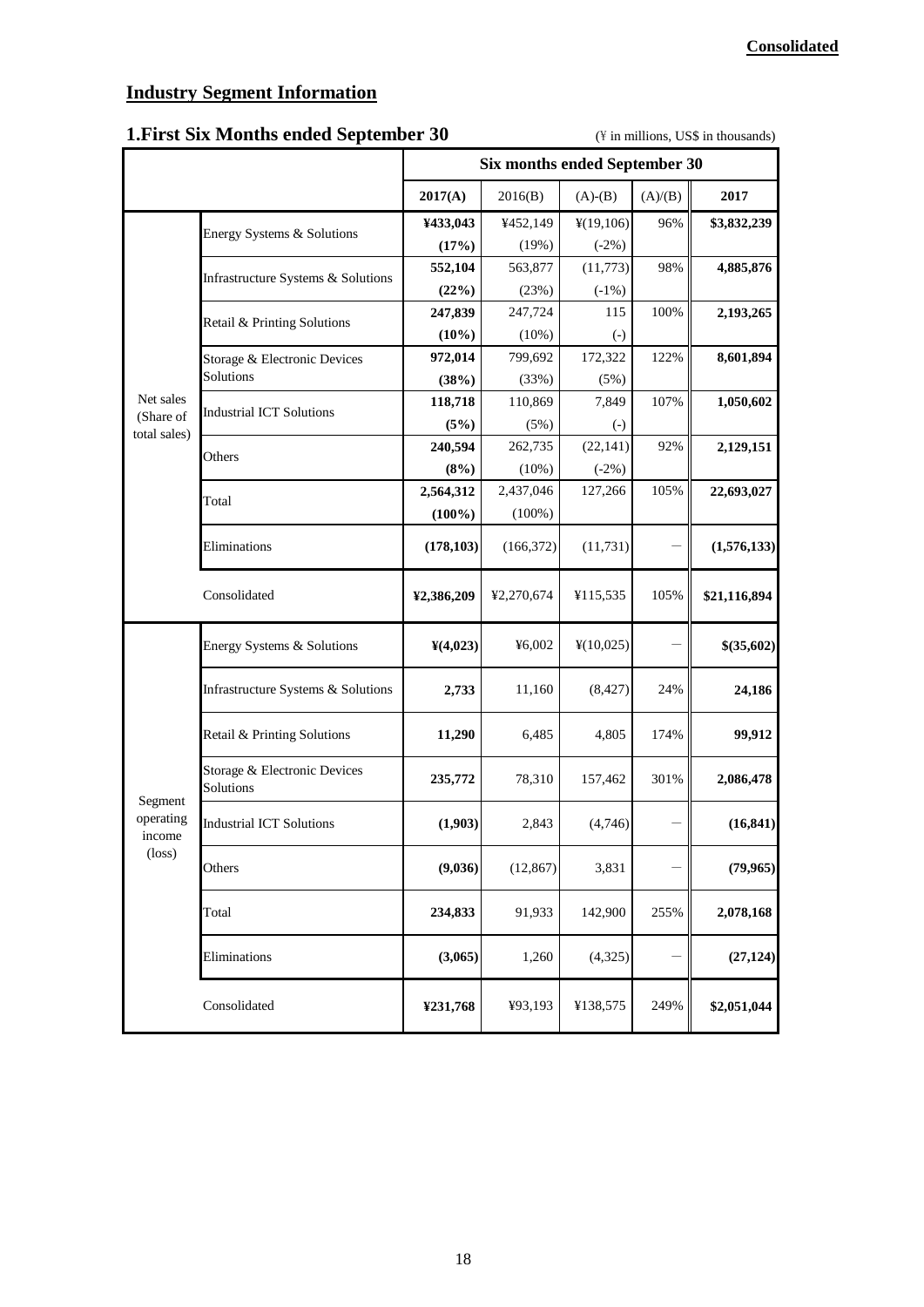|                                                   |                                           | Three months ended September 30 |            |                        |         |              |
|---------------------------------------------------|-------------------------------------------|---------------------------------|------------|------------------------|---------|--------------|
|                                                   |                                           | 2017(A)                         | 2016(B)    | $(A)-(B)$              | (A)/(B) | 2017         |
|                                                   | Energy Systems & Solutions                | ¥214,492                        | ¥252,911   | ¥(38,419)              | 85%     | \$1,898,159  |
|                                                   |                                           | (16%)                           | (19%)      | $(-3%)$                |         |              |
|                                                   | Infrastructure Systems & Solutions        | 294,578                         | 305,156    | (10, 578)              | 97%     | 2,606,885    |
|                                                   |                                           | (22%)                           | (23%)      | $(-1%)$                |         |              |
|                                                   | Retail & Printing Solutions               | 129,953                         | 125,228    | 4,725                  | 104%    | 1,150,027    |
|                                                   |                                           | (10%)                           | (10%)      | $\left( -\right)$      |         |              |
|                                                   | Storage & Electronic Devices              | 515,654                         | 428,122    | 87,532                 | 120%    | 4,563,310    |
|                                                   | Solutions                                 | (39%)                           | (33%)      | (6%)                   |         |              |
| Net sales                                         | <b>Industrial ICT Solutions</b>           | 62,119                          | 61,885     | 234                    | 100%    | 549,726      |
| (Share of<br>total sales)                         |                                           | (5%)                            | (5%)       | $\left( \cdot \right)$ |         |              |
|                                                   | Others                                    | 121,025                         | 126,996    | (5,971)                | 95%     | 1,071,017    |
|                                                   |                                           | (8%)                            | (10%)      | $(-2%)$                |         |              |
|                                                   | Total                                     | 1,337,821                       | 1,300,298  | 37,523                 | 103%    | 11,839,124   |
|                                                   |                                           | $(100\%)$                       | $(100\%)$  |                        |         |              |
|                                                   | Eliminations                              | (95, 245)                       | (86, 818)  | (8, 427)               |         | (842, 876)   |
|                                                   | Consolidated                              | ¥1,242,576                      | ¥1,213,480 | ¥29,096                | 102%    | \$10,996,248 |
|                                                   | Energy Systems & Solutions                | Y(2,315)                        | ¥11,541    | ¥(13,856)              |         | \$(20,487)   |
|                                                   | Infrastructure Systems & Solutions        | 4,294                           | 8,855      | (4,561)                | 48%     | 38,000       |
|                                                   | Retail & Printing Solutions               | 7,473                           | 4,714      | 2,759                  | 159%    | 66,133       |
|                                                   | Storage & Electronic Devices<br>Solutions | 131,434                         | 54,197     | 77,237                 | 243%    | 1,163,133    |
| Segment<br>operating<br>income<br>$(\text{loss})$ | <b>Industrial ICT Solutions</b>           | 1,629                           | 4,386      | (2,757)                | 37%     | 14,416       |
|                                                   | Others                                    | (4, 561)                        | (7,538)    | 2,977                  |         | (40, 363)    |
|                                                   | Total                                     | 137,954                         | 76,155     | 61,799                 | 181%    | 1,220,832    |
|                                                   | Eliminations                              | (2,876)                         | 727        | (3,603)                |         | (25, 451)    |
|                                                   | Consolidated                              | ¥135,078                        | ¥76,882    | ¥58,196                | 176%    | \$1,195,381  |

## **2. Second Quarter ended September 30** (\ftdot in millions, US\$ in thousands)

Notes:

<sup>1)</sup> Segment sales total includes intersegment transactions.

<sup>2)</sup> Segment operating income (loss) is derived by deducting the segment's cost of sales and selling, general and administrative expenses from net sales. This result is regularly reviewed to support decision-making in allocations of resources and to assess performance. Certain operating expenses such as legal settlement costs have been excluded from segment operating income (loss) presentation herein.

<sup>3)</sup> Prior-period data relating to the discontinued operation has been deducted.

<sup>4)</sup> Prior-period data relating to the consolidated segment information has been reclassified to conform with the current classification.